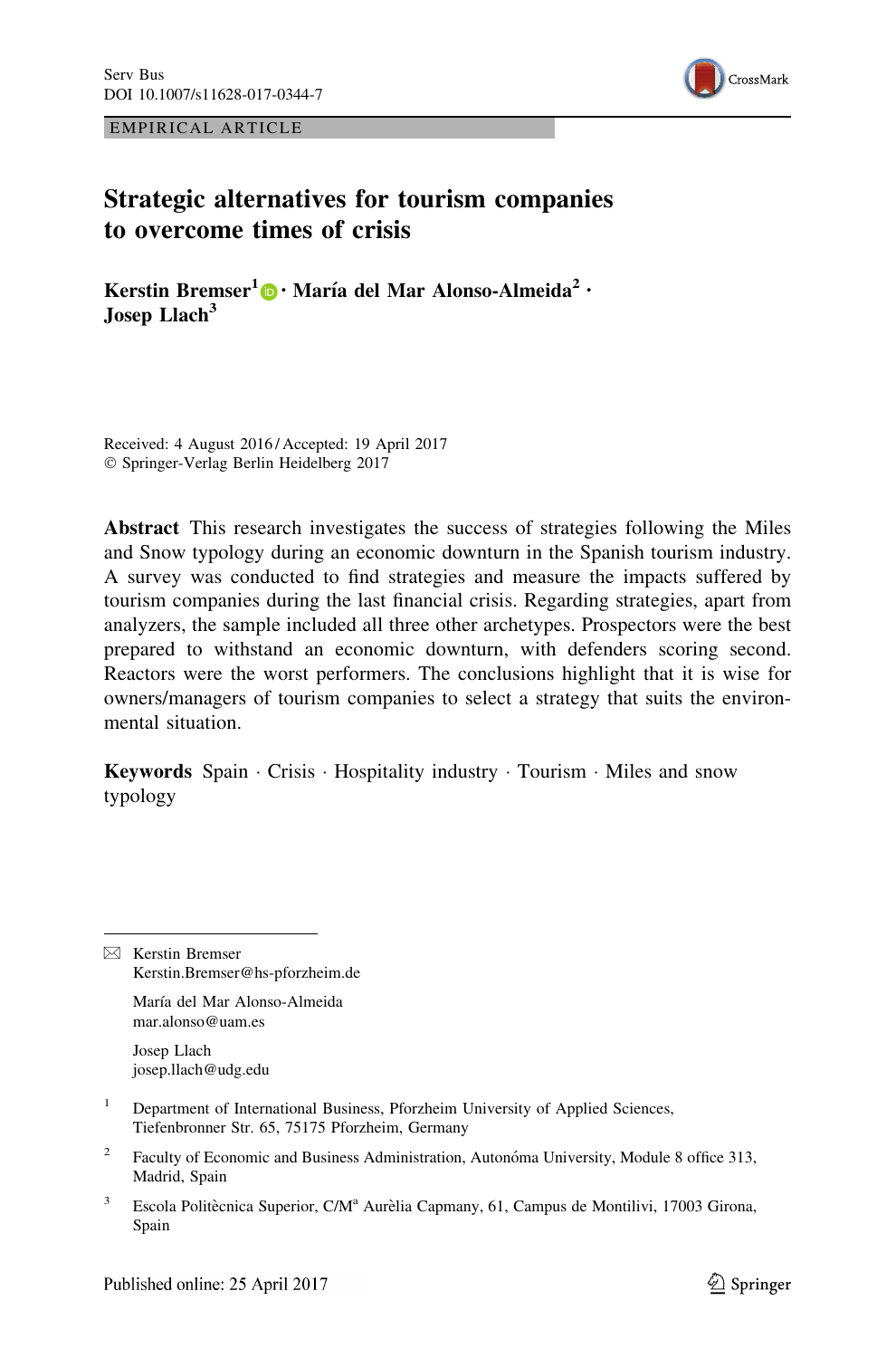### 1 Introduction

Recent economic data have shown that the financial crisis that affected Spain severely, as well as other Southern European countries, has come to an end. Estimates have shown that GDP in 2015 increased again (INE [2015\)](#page-21-0). Tourism experienced its worst years in 2008/2009 and suffered another blow in 2012/2013 with the worsening of the Euro Crisis in Greece and its side effects on other Southern European countries (INE [2015](#page-21-0)). Although the Euro Group has reached agreements on bailout packages for Greece (Europäische Kommission Pressestelle [2015\)](#page-21-0), it is not known whether the situation might worsen again due to other crises, such as terrorist attacks and the refugee crisis and, as a consequence, have repercussions for other parts of Europe.

Given the increased frequency of crisis situations, strategic management development is very important to maintain a competitive position and face changes in the fast environment (Oviedo-García et al. [2015\)](#page-21-0). In particular, in turbulent economic times, companies need guidance regarding how to overcome a crisis. Firms with success in the market conduct business in different ways than competitors. Thus, their business models and strategies select choices with a positive impact on their internal efficiency, commercial goals, and financial performance (Montoro-Sánchez [2009](#page-21-0)).

However, for the tourism industries, some practitioners believe that strategic tools are not suited for this special owner-management structure, which greatly focuses practical work (Roper and Hodari [2015](#page-22-0)). Nevertheless, given that tourism is heavily affected by downturns, (see Bronner and de Hoog [2014](#page-20-0)) it is not enough to just rely on doing but instead develop deliberate strategies to attract customers in crisis times (Alonso-Almeida and Bremser [2013;](#page-20-0) Oviedo-García et al.  $2015$ ). Strategic management researchers have developed a large toolbox of different corporate strategies, e.g., the generic strategies developed by Michael Porter (Porter [1985\)](#page-21-0), the strategy clock of Bowman and Faulkner [\(1997](#page-20-0)), destination strategies for tourism destinations developed by Poon [\(1993](#page-21-0)), or—much earlier—the strategy typology from Miles et al. ([1978\)](#page-21-0).

The latter was selected for this study because it has been tested in numerous industries (for an overview, see Garrigo's-Simon et al. [2005\)](#page-21-0), including the hospitality industry (cf. Avci et al. [2011](#page-20-0); Garrigós-Simón et al. [2005](#page-21-0)). The model is considered to be internally consistent and academically acceptable (Aragón-Sánchez and Sánchez-Marín [2005](#page-20-0)). Moreover, it combines elements from strategy, structure, and processes and combines them with firm performance. The authors ordered strategies into four categories (prospector, defender, analyzer, and reactor), which can be classified as either proactive or reactive (Alonso-Almeida et al. [2015a](#page-20-0)). The model describes organizational archetypes, which result from the adaptive cycle that companies undergo when presented with differing external environments (Miles et al. [1978\)](#page-21-0).

Whereas the other strategic models have failed to describe the adaptive cycle that, in the end, results in a certain strategic positioning, Miles and Snow [\(1984](#page-21-0)) described this phase extensively. Particularly in dynamic environments, the model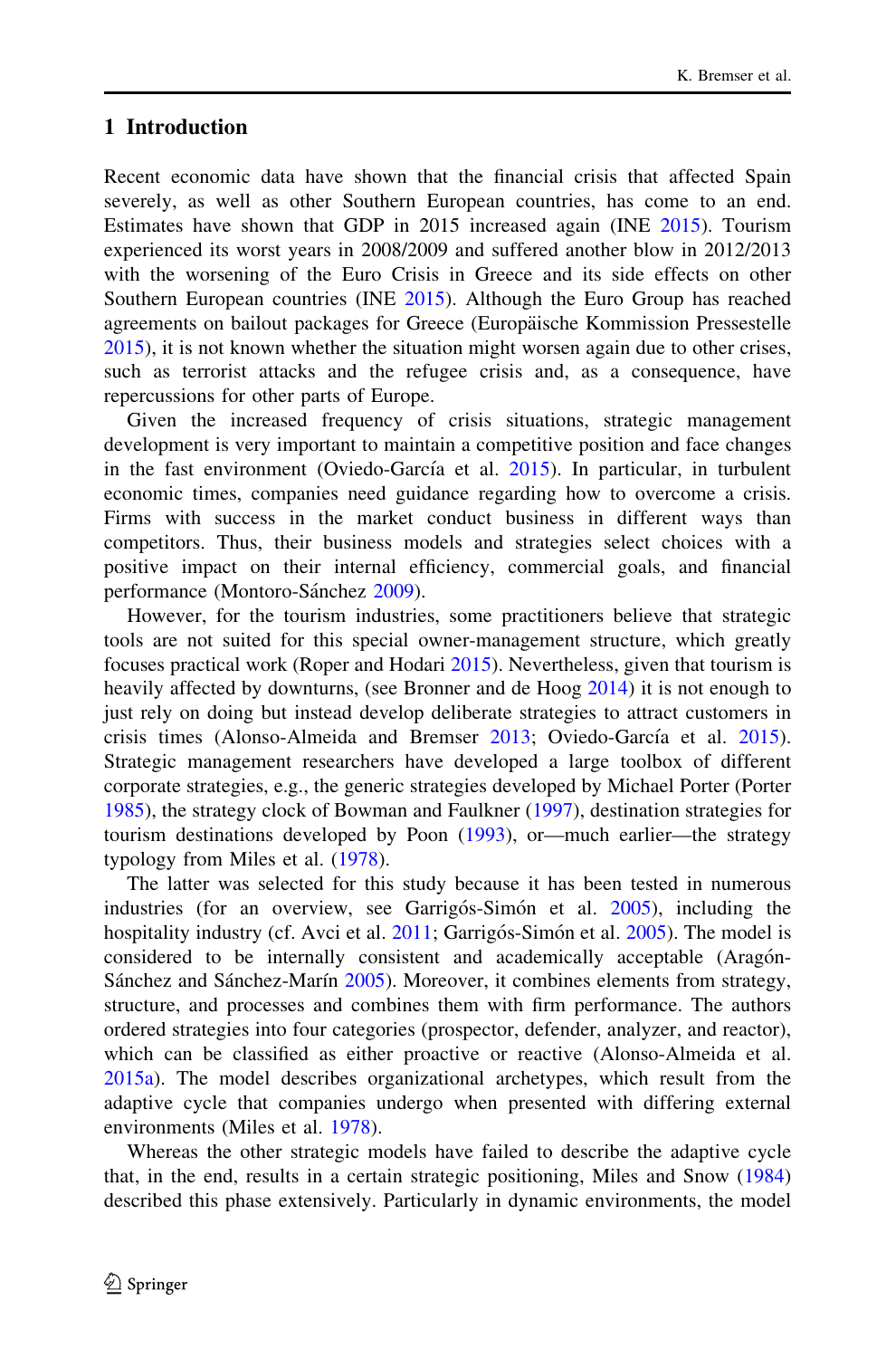provides solutions for shifts or pattern changes in strategic behavior. Several researchers have used the model, tested the relationship between strategy and performance, and found significant correlations (e.g., Avci et al. [2011](#page-20-0); Garrigós-Simón et al.  $2005$ ; Pinto and Curto  $2007$ ). The model has also proved its effectiveness in situations of environmental uncertainty, which are partly compa-rable to crisis situations (Köseoglu et al. [2013](#page-21-0)).

Nevertheless, to the best of our knowledge, its suitability for crisis situations (except for a simulation by Blackmore and Nesbitt [2009\)](#page-20-0) in the tourism industry has not yet been tested. Tourism, in a wide sense, is the most relevant industry in services with regard to employment, income generation, and redistribution of wealth (among others, UNWTO [2016\)](#page-22-0). In this manner, the research is extended to a new field that is relevant worldwide. Additionally, the model was initially developed for manufacturing industries. An application for service industries has been proven; however, evidence for service industries can still be extended (some examples for tests in service industries are Avci et al. [2011](#page-20-0); Garrigós-Simón et al. [2005;](#page-21-0) Jennings et al. [2003](#page-21-0)). This research analyzed strategies and performance from 339 hotels and restaurants during the last crisis times in Spain. Using structural equation modeling, the links between these dimensions were studied. Thus, the following questions can be answered: (1) What are the best and worst strategies in tourism industries to overcome times of crisis according to the Miles and Snow model? (2) What is the performance achieved in each Miles and Snow archetype in crisis times?

Thus, the main contribution of this research is to test the Miles and Snow model in tourism industries in crisis times to identify the best and the worst strategies that should be deployed. In addition, the model's relationship with performance will be explored. The proposed research model can be found in Fig. [1](#page-3-0). Researchers will benefit from an expanded body of knowledge, and practitioners will be able to detect the benefits of adhering to strategy formulation, thereby overcoming the persistent prejudice against strategizing.

The reminder of the article is structured as follows. The next section presents an overview of the literature and develops the hypotheses that guided the research. Subsequently, a methodological section presents the chosen research methods. The results are presented next, followed by a section in which the findings are discussed. In the concluding section, implications for theory and practice are proposed, as well as the limitations of the findings.

### 2 Review of the literature regarding strategic orientation

The Miles and Snow model describes four company archetypes: three stable and one unstable (Miles and Snow [1978\)](#page-21-0). Whereas defenders, analyzers, and prospectors are stable forms, reactors constitute an unstable form.

Defenders are always established in stable segments of markets in which they succeed through a focus on a narrow product/market segment (Miles and Snow [1978\)](#page-21-0). Often, they are niche players. In the tourism industry, defenders consist of hotels catering to specific customer groups with strong loyalty (i.e., families, dog owners, and bikers, etc.) or restaurants offering only a selected menu to a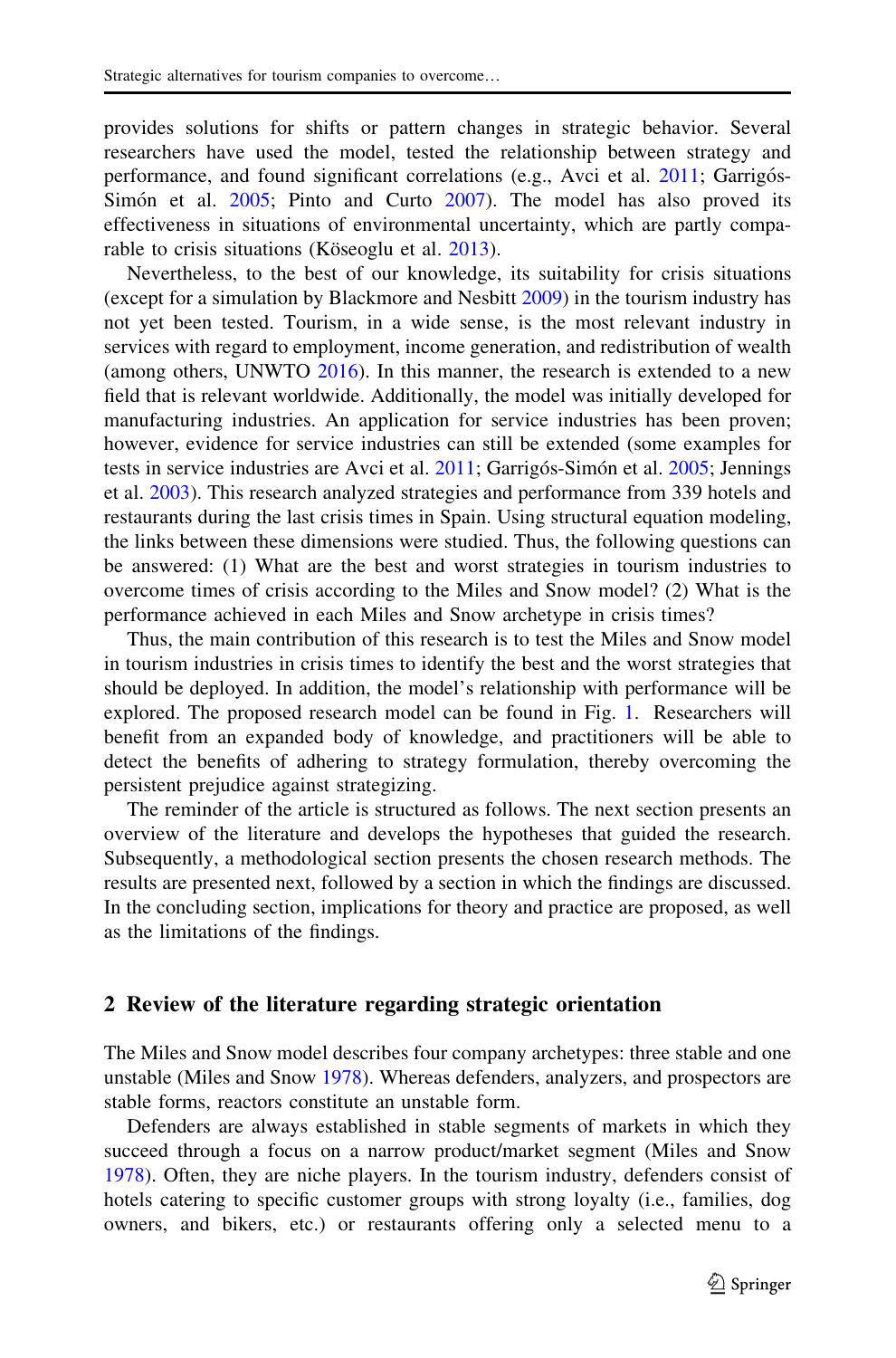<span id="page-3-0"></span>

Fig. 1 Proposed research model

stable group of customers (i.e., small restaurants, ''green'' restaurants, standard and conservative local food offers not influenced by trends, etc.) without experimenting with new offers, as well as establishments focusing on the marketing of a single special attraction, e.g., in rural areas (Lane and Yoshinaga [1994;](#page-21-0) Schubert et al. [2010\)](#page-22-0). Within their businesses, they strive to offer their services as efficiently as possible with a strong focus on costs (Liu [2012](#page-21-0); Miles and Snow [1978;](#page-21-0) Snow and Hrebiniak [1980](#page-22-0)). In a sample by (Espino-Rodríguez [2016](#page-20-0)) for hotels in the Canary Islands, they can be characterized as following a ''cost and flexibility'' strategy. Presented with a crisis or a change in the industry, their first answer will be cost reduction and efficiency improvements to maintain profitability (McDaniel and Kolari [1987](#page-21-0); Miles and Snow [1978;](#page-21-0) Snow and Hrebiniak [1980](#page-22-0)). Their strong focus on costs and efficiency distinguishes them from the other three archetypes.

Therefore, we propose the following:

H1a Companies following a defender strategy will reduce internal costs in the business to a greater extent than the other strategic archetypes to overcome times of crisis.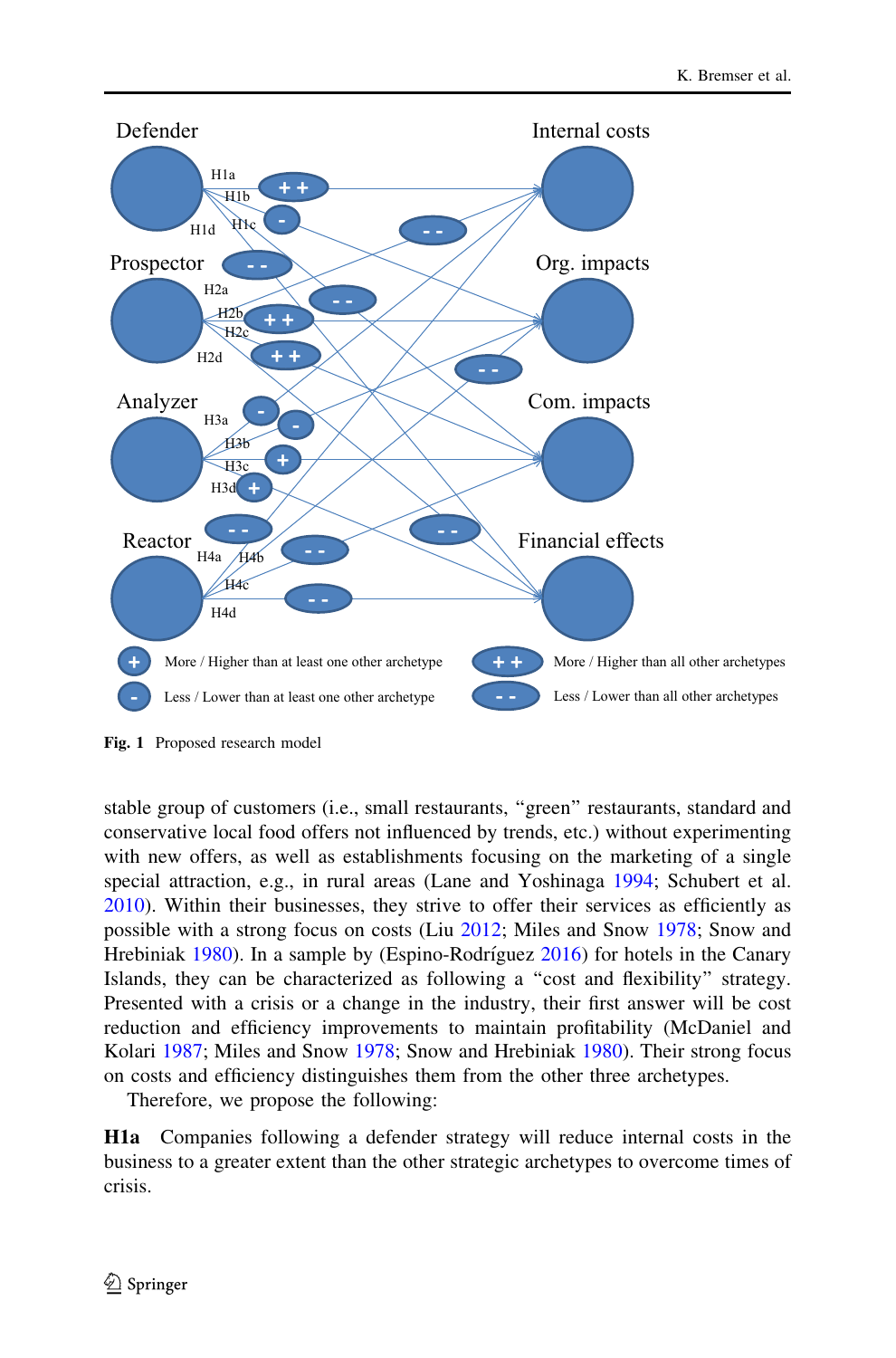Defenders focus on costs and efficiency (i.e., increased answering speed or gains in flexibility). To combat a crisis, they will continue to protect their position by improving either their processes or their services (Liu [2012](#page-21-0)). That way, they hope to achieve the necessary fit between strategy and processes that will enable them to also prosper in crisis times (Miles and Snow [1984\)](#page-21-0). Among the four archetypes, defenders are the only ones that show such a strong focus on costs and efficiency. This information results in the formulation of the following:

H1b Companies, following a defender strategy, will experience organizational impacts to a lesser extent than prospectors and to a greater extent than reactors and analyzers to overcome times of crisis.

In general, defenders' marketing capabilities lack those of prospectors to a considerable extent (Conant et al. [1990](#page-20-0)). Faced with a crisis situation, defenders will most likely change the quantity or quality of their output, focus on process improvements, and guard their niche as fiercely as possible, but they will not be able to enter a new product domain or a new market (Blackmore and Nesbitt [2009;](#page-20-0) Collins et al. [1997;](#page-20-0) Liu [2012](#page-21-0)). This differs from other archetypes such as prospectors. Again, this behavior results from their fit between process efficiency and strategic orientation (Miles and Snow [1984](#page-21-0)).

Thus, for crisis situations, we formulate the following:

H1c Companies following a defender strategy will increase marketing actions to a lesser extent than the other strategic forms to overcome a crisis.

With regard to the financial success of the different archetypes, the research shows mixed results. Researchers (surveying stable environments) showed equal performance for all three stable archetypes (defenders, analyzers, and reactors), as long as they answered environmental challenges in a consistent manner (Jennings et al. [2003](#page-21-0); Miles and Snow [1978](#page-21-0); Parnell and Wright [1993\)](#page-21-0). The current research focuses on an unstable environment. Here, different logics apply. In a simulation of turbulent environments, (Blackmore and Nesbitt [2009\)](#page-20-0) showed that the defender strategy was actually the most successful in terms of sales. Köseoglu et al.  $(2013)$  $(2013)$ determined that defenders, focusing on cost efficiency, showed the highest financial and non-financial performance while coping with environmental uncertainty.

In summary, we propose the following:

H1d Companies following a defender strategy will suffer fewer negative financial effects than the other strategic forms during times of crisis.

Prospectors are characterized by following a first to market strategy. They tend to operate in different product/market segments in dynamic environments, and they are always eager to adopt new opportunities (Miles and Snow [1978;](#page-21-0) O'Regan and Ghobadian [2006](#page-21-0)). Usually prospectors suffer from inefficiencies in their operation activities. Because they are always searching for new opportunities, they do not dedicate time to process or structure improvements (Miles and Snow [1978\)](#page-21-0). Thus, for a crisis situation, we suggest the following: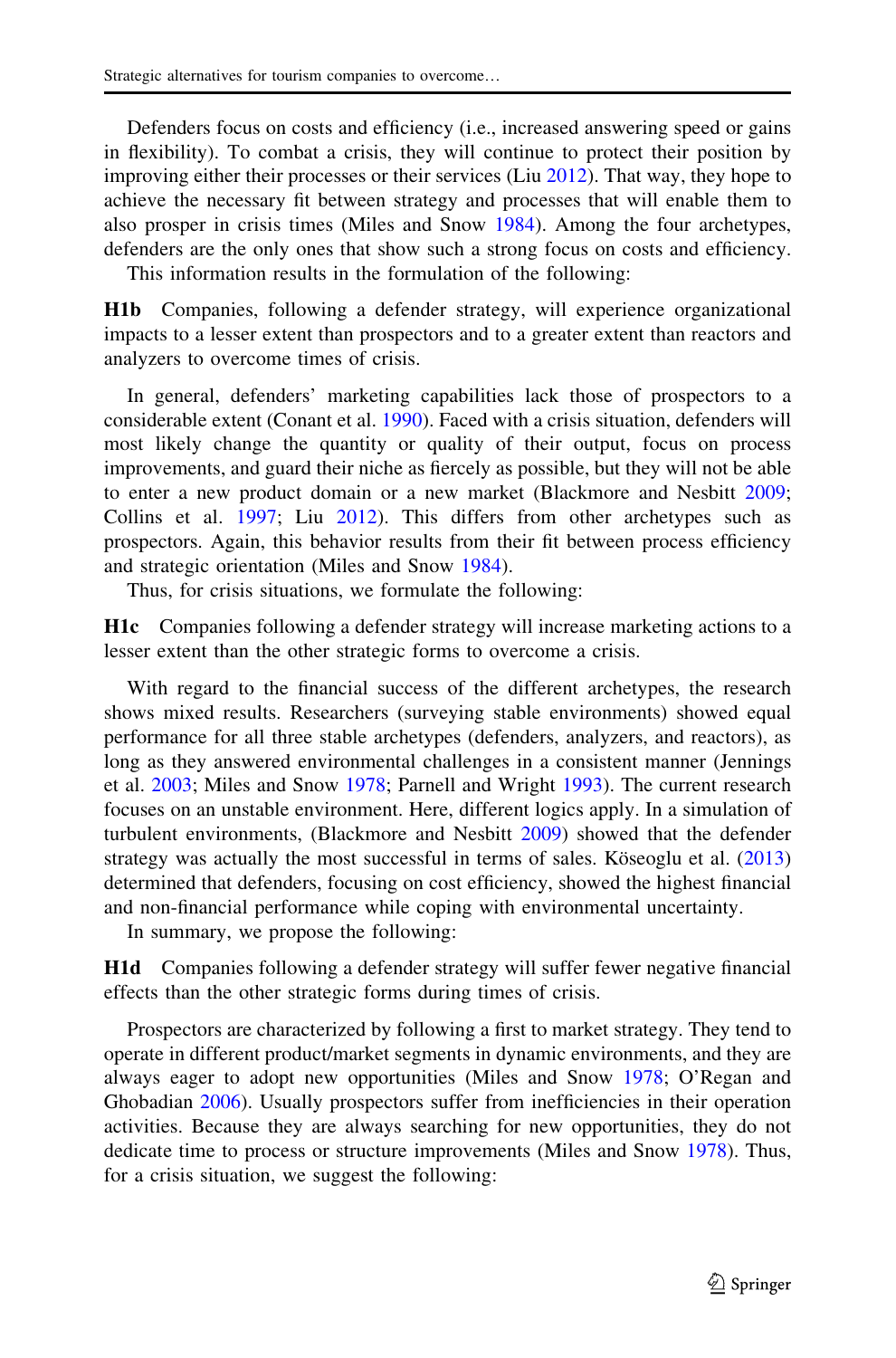H2a Companies following a prospector strategy will reduce internal costs in the business to a lesser extent than all the other strategic forms to overcome times of crisis.

There is little literature available on prospectors and their behavior in crisis situations. However, prospectors are very similar to companies showing a strong entrepreneurial or market orientation. In crisis situations, these firms emphasize their market-oriented strengths further by trying to increase flexibility and adapting rapidly to the changing environment (Grewal and Tansuhaj [2001\)](#page-21-0). In a sample by (Espino-Rodríguez [2016\)](#page-20-0) for hotels in the Canary Islands, a group similar to prospectors is the one following a ''focus on quality and service'' strategy. These businesses are characterized by foremost investments in technology to increase flexibility and answering speed that improve client service. This behavior resembles the one expected from prospectors during crisis times.

H2b Companies following a prospector strategy will experience the largest organizational impacts, compared to the other strategic archetypes, to overcome times of crisis.

In general, prospectors have superior marketing capabilities (Conant et al. [1990\)](#page-20-0). They prosper in dynamic and changing environments because they are able to drive change through their innovative capabilities (Lettice et al. [2014](#page-21-0); O'Regan and Ghobadian [2006;](#page-21-0) Pinto and Curto [2007\)](#page-21-0), which have been positively linked to performance (Nicolau and Santa-María [2013;](#page-21-0) Wang et al. [2012\)](#page-22-0). In general, superior marketing capabilities can be linked to higher performance in Spanish service industries (Cruz-Ros et al. [2010](#page-20-0)). Thus, given their appetite for change, their response to a crisis will center on the opportunities it offers and will be addressed with increased marketing efforts (Miles and Snow [1978](#page-21-0); Sekliuckiene and Hopeniene [2011;](#page-22-0) Snow and Hrebiniak [1980\)](#page-22-0) as is formulated below:

H2c Companies following a prospector strategy will increase marketing actions in business more than the other strategic archetypes to overcome times of crisis.

In general, prospectors are profitable businesses that outperform reactors (Conant et al. [1990](#page-20-0)). Some research has even shown that prospectors outperform all other archetypes (Aragón-Sánchez and Sánchez-Marín [2005\)](#page-20-0). In a study of the hospitality industry in Turkey in a stable (Köseoglu et al.  $2013$ ), as well as a post-crisis, environment (Avci et al. [2011](#page-20-0)), it was detected that prospectors outperformed all other strategic forms considerably. Finally, financial success for prospector companies will look as follows:

H2d Companies following a prospector strategy will have suffered the least negative financial effects during times of crisis.

Analyzers are a hybrid form, located between prospectors and defenders. They usually operate in two different product/market domains, one of which is stable, and the other of which is unstable. In the stable domain, they rely on efficient processes, whereas in the unstable domain, they readily copy the innovations introduced by prospectors (Miles and Snow [1978;](#page-21-0) Pinto and Curto [2007](#page-21-0)). Thus, they resemble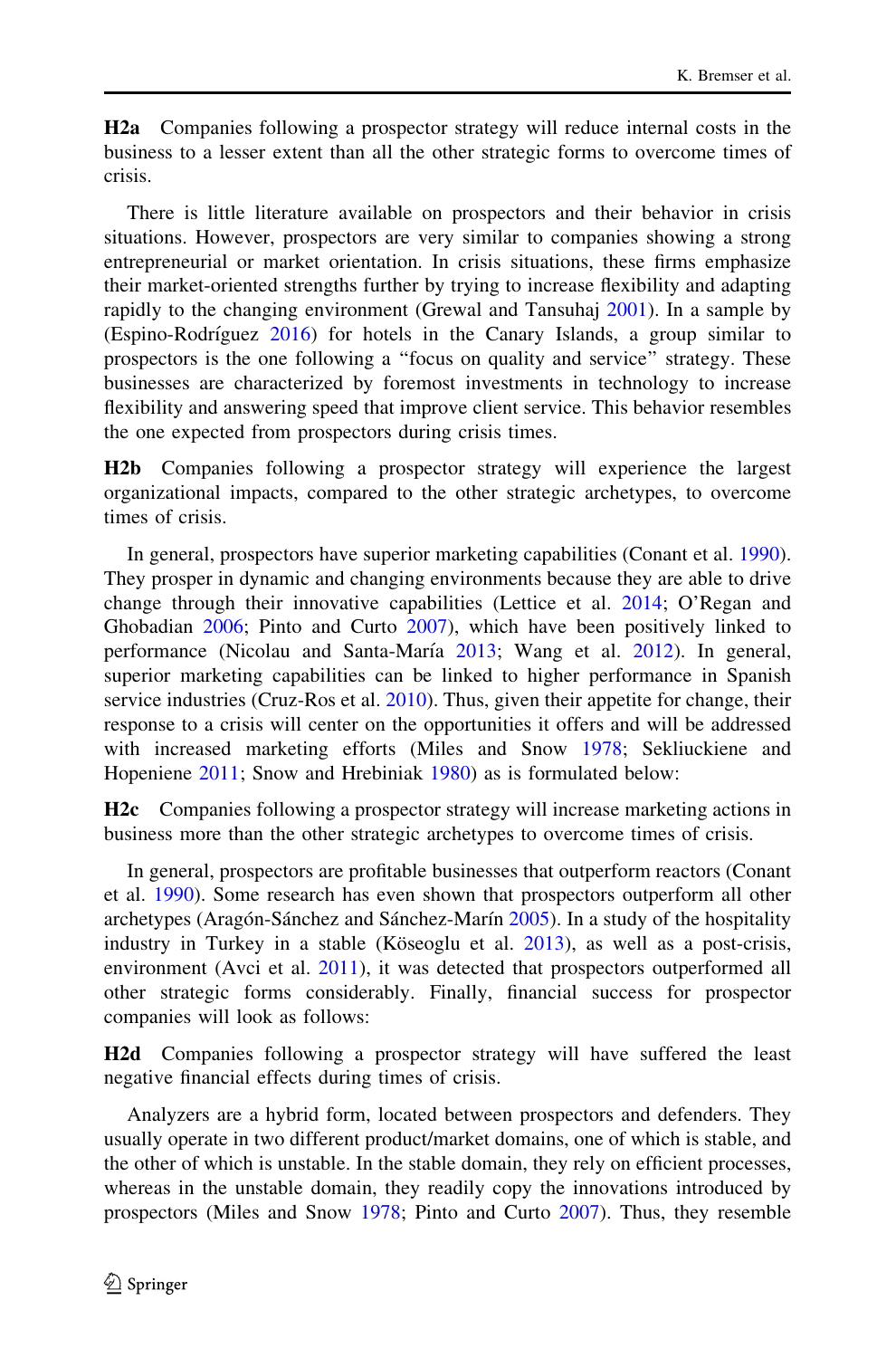prospectors and have, in earlier studies, been grouped with them (McDaniel and Kolari [1987\)](#page-21-0). In a crisis situation, an analyzer company is faced with a twofold challenge: increase efficiency in the stable domain and increase marketing efforts in the unstable domain. A company can effectively survive by pursuing efficiency and differentiation at the same time (Dahles and Susilowati [2015](#page-20-0); Parnell and Wright [1993\)](#page-21-0). In the tourism industry, an analyzer company might operate a catering business in addition to a restaurant, or as a hotel, it might also rent holiday apartments or operate a tourist attraction in the area. Thus, the answer of the analyzer to a crisis will also be twofold. The company will imitate defender behavior and attempt to reduce costs in the stable domain (Blackmore and Nesbitt [2009;](#page-20-0) Conant et al. [1990](#page-20-0); Miles and Snow [1978\)](#page-21-0) as formulated below:

H3a Companies following an analyzer strategy will reduce internal costs in the business to a lesser extent than defenders and to a greater extent than prospectors or reactors to overcome times of crisis.

Additionally, analyzers will also imitate prospector behavior and improve processes and efficiency in both domains (Miles and Snow [1978](#page-21-0); Snow and Hrebiniak [1980](#page-22-0)). In this way, prospectors resemble very much the "do all" hotels from Espino-Rodríguez'  $(2016)$  $(2016)$  sample. These "do all" hotels usually dispose of deeper resources than other establishments and follow a best-cost strategy, offering high service levels at reasonable prices. That way, they are never first in any decision but follow the other business. Given that analyzers dispose of two different sorts of income, their likelihood to be hit by a crisis is less than that of prospectors or defenders. Therefore, H3b applies:

H3b Companies following an analyzer strategy will experience organizational impacts to overcome times of crisis to a lesser extent than prospectors or defenders.

Marketing measures will be restricted to the unstable domain, here again copying prospector behavior to a lesser extent (Blackmore and Nesbitt [2009](#page-20-0); McDaniel and Kolari [1987](#page-21-0); Miles and Snow [1978](#page-21-0); Snow and Hrebiniak [1980\)](#page-22-0). This is stated as follows:

H3c Companies following an analyzer strategy will increase marketing actions to a greater extent than defenders and reactors and to a lesser extent than prospectors to overcome times of crisis.

With regard to financial effects, Avci et al.  $(2011)$  $(2011)$  researched a post-crisis environment in Turkey, where analyzers emerged as a close second to prospector enterprises. A similar result was shown in a simulation by (Blackmore and Nesbitt [2009\)](#page-20-0) in which analyzers also achieved second place, however, after defenders. Therefore, it is possible to derive from the literature that analyzers will suffer from a crisis in a similar way as defenders or prospectors. As a consequence, financial success of an analyzer strategy during times of crisis will appear as follows:

H3d Companies following an analyzer strategy will suffer negative financial effects to a lesser extent than reactors during times of crisis.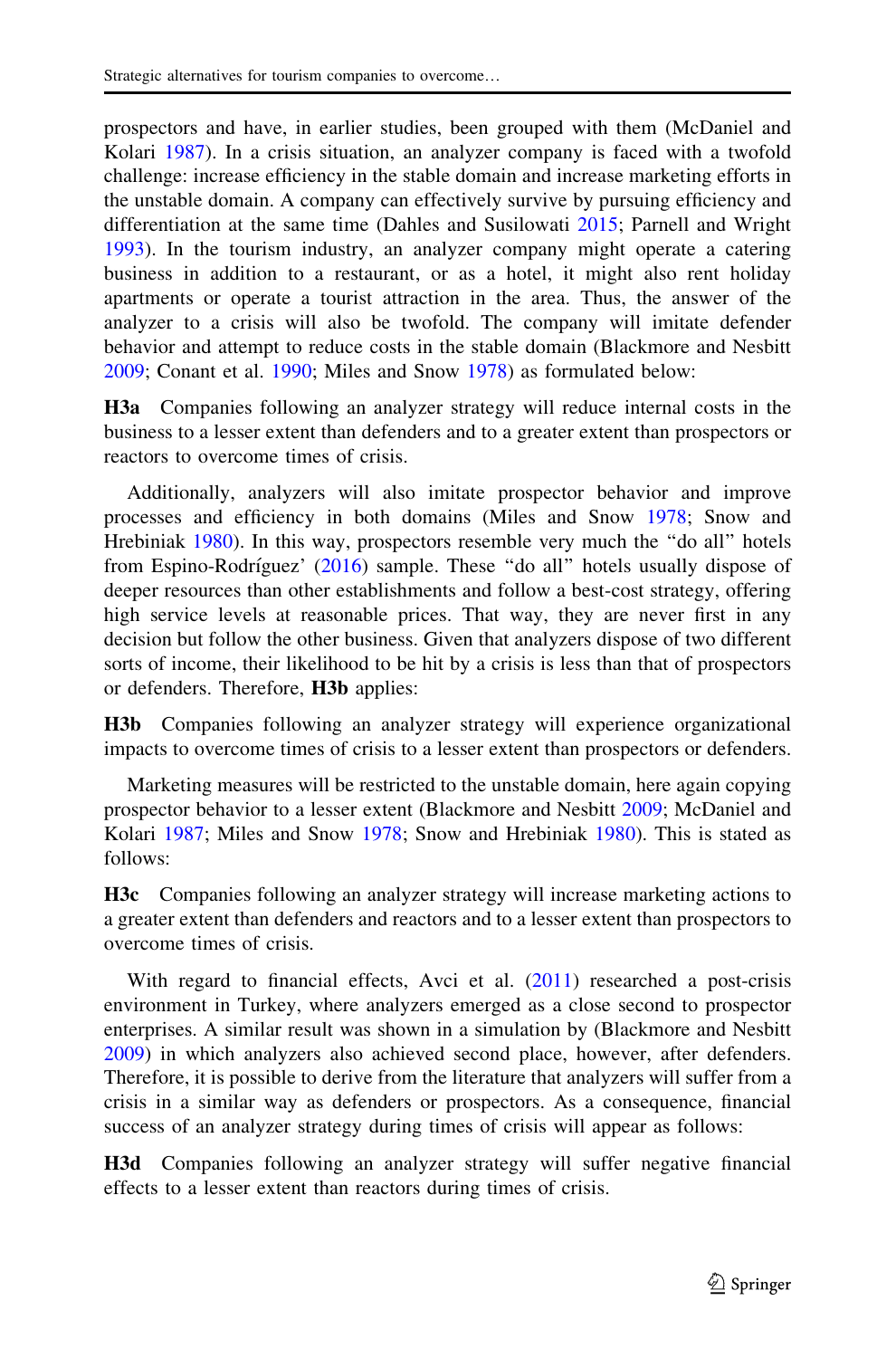Finally, reactor companies suffer from a misalignment among strategies, structures, and processes. Thus, they are not able to serve the markets efficiently but instead react hastily. Often, reactors find themselves in this situation because their environment has changed radically, and their old strategy does not fit new realities (Miles and Snow [1978](#page-21-0)).

Bamiatzi and Kirchmaier ([2014\)](#page-20-0) discovered that, under adverse conditions, proactive strategies show the best performance, a result that was confirmed for the hotel industry by Alonso-Almeida et al. [\(2015a](#page-20-0)) and Alonso-Almeida and Bremser [\(2013](#page-20-0)). In times of crisis, the crisis could very well have caused significant shifts in consumption patterns that would severely challenge a company's stable business model. If the company is then slow to react or misses opportunities, it will have adopted a reactor strategy. In theory, reactor strategies are unsustainable (Alonso-Almeida and Bremser [2013](#page-20-0); Miles and Snow [1978\)](#page-21-0). Thus, in a crisis situation, a reactor will show spontaneous, inconsistent behavior without undergoing changes in the business. Costs will be reduced on an ad-hoc basis (Miles et al. [1978\)](#page-21-0), operational structures will remain untouched (Miles and Snow [1978](#page-21-0); Snow and Hrebiniak [1980\)](#page-22-0), and marketing will only provide spontaneous actions, e.g., rebates and sales. (Conant et al. [1990;](#page-20-0) Miles and Snow [1978](#page-21-0)). Thus, we propose the following hypotheses:

H4a Companies following a reactor strategy will reduce internal costs to a greater extent than the other strategic archetypes to overcome times of crisis.

H4b Companies following a reactor strategy will experience fewer organizational impacts than the other strategic archetypes to overcome times of crisis.

H4c Companies following a reactor strategy will increase marketing actions to a lesser extent in the business than the other strategic archetypes to overcome times of crisis.

Research has shown for different industries that, in general, reactors either do not show up in the sample (because they are too short-lived), or they perform poorly (Avci et al. [2011;](#page-20-0) Conant et al. [1990;](#page-20-0) Garrigós-Simón et al. [2005;](#page-21-0) Miles and Snow [1978;](#page-21-0) O'Regan and Ghobadian [2006;](#page-21-0) Parnell and Wright [1993;](#page-21-0) Pinto and Curto [2007\)](#page-21-0). The results have differed according to industry (Aragón-Sánchez and Sánchez-Marín [2005;](#page-20-0) Snow and Hrebiniak [1980](#page-22-0)), with stable and regulated industries (e.g., the airline industry in the 1980s) sometimes providing opportunities for reactors (Snow and Hrebiniak [1980](#page-22-0)).

The above-formulated situation can be summarized in the following hypothesis, characterizing financial impacts of a reactor strategy in times of crisis.

H4d Companies following a reactor strategy will have suffered the worst negative financial effects in the business during times of crisis.

For a better overview, we propose the following research model: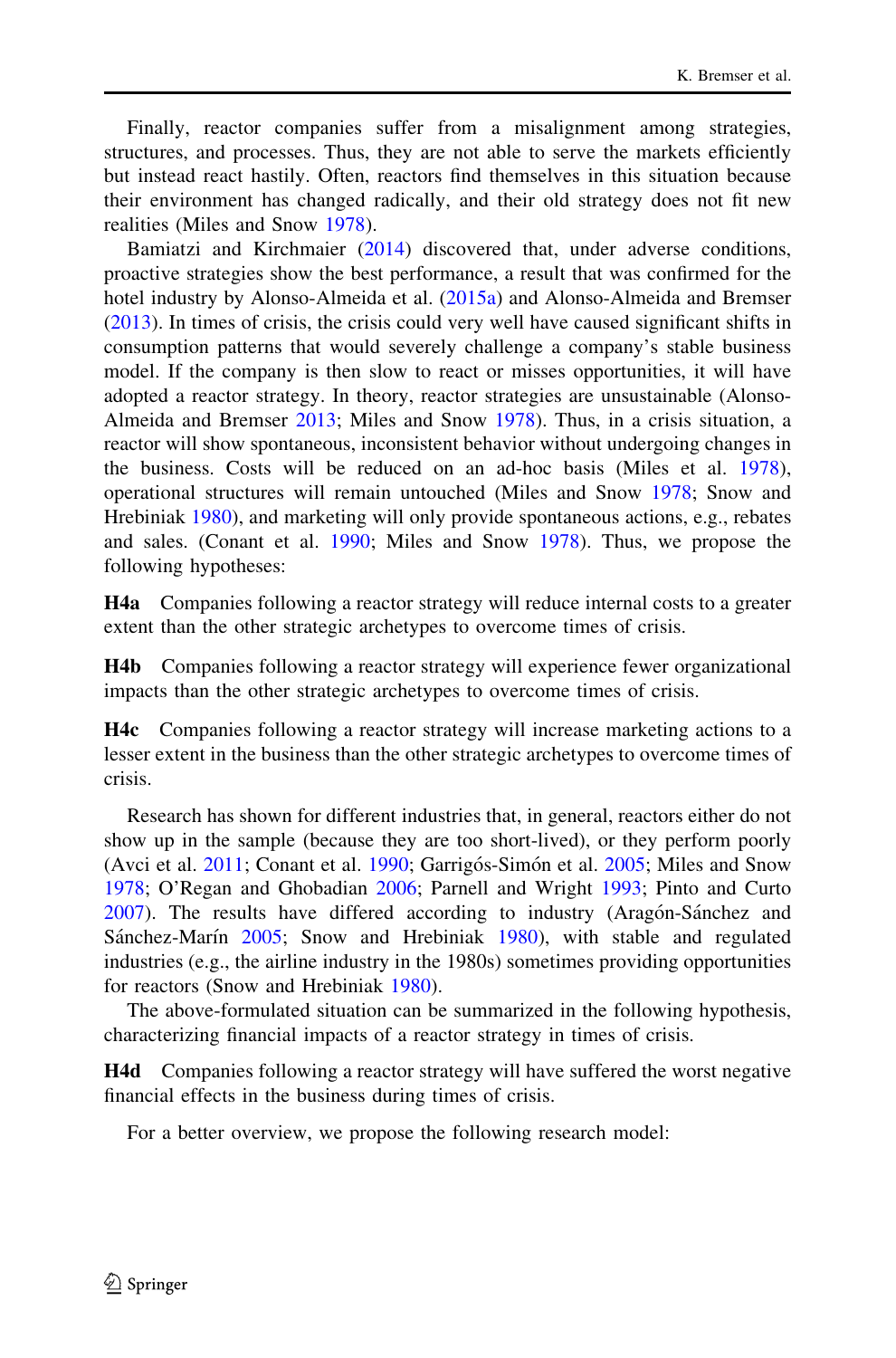### <span id="page-8-0"></span>3 Methodology

#### 3.1 Sample and method

The methodology used to collect data was face-to-face interviews, based on a structured questionnaire. The study was restricted to the hospitality and restaurant industries. The establishments were selected randomly. The respondents were employees with senior positions working at restaurants or hotels in the city of Madrid who had a complete view of the practices and strategies implemented by the firm. During the interviews, each of the respondents was informed about the purpose of the research and the confidentiality of the collected data.

Given that single respondents were used to collect the data, the potential for common method bias to influence the results was evaluated. A Harman's singlefactor test has been conducted using confirmatory factor analysis (CFA). All the variables have been entered into an exploratory factor analysis (EFA) using unrotated principal components factor analysis to determine the number of factors that are necessary to account for the variance in the variables. Because a single factor did not account for the majority of the covariance among the variables (19.33%), we can affirm that there was not a bias explained by a unique factor.

Table 1 presents the descriptive analysis of the sample  $(n = 339)$ . Mainly, it consisted of hotels ( $n = 178$ ) and restaurants ( $n = 155$ ). Only six responses came from other types of establishments, which were hostels or coffee shops. The average size of both types of organizations was measured in terms of capacity. The average capacity of the 178 hotels was 155 guests, and the average size of restaurants was 318 seats.

The main reason to select the hospitality industry in Spain, and specifically in Madrid, is its importance in terms of national GDP. Among Spanish regions, the capital of Madrid has one of the highest GDPs per capita, and tourism comprises a significant portion of the local labor market (Alonso-Almeida and Bremser [2013\)](#page-20-0). According to the national federation of the hospitality industry in Spain (FEHR), the hospitality sector in 2011 represented more than 7.2% of the national GDP (FEHR [2011\)](#page-21-0).

| Age            | N   | $\%$  | Hotel | $\%$  | Restaurant | $\%$  | Others   | $\%$     |
|----------------|-----|-------|-------|-------|------------|-------|----------|----------|
| $0-2$ years    | 26  | 7.65  | 5     | 2.81  | 21         | 13.55 | $\Omega$ | 0        |
| $>2-5$ years   | 57  | 16.76 | 21    | 11.80 | 36         | 23.23 | $\Omega$ | $\Omega$ |
| $>5-10$ years  | 79  | 23.24 | 53    | 29.78 | 25         | 16.13 |          | 16.67    |
| $>10-20$ years | 75  | 22.06 | 43    | 24.16 | 31         | 20.00 |          | 16.67    |
| $>20$ years    | 102 | 30.29 | 56    | 31.46 | 42         | 27.10 | 4        | 66.66    |
| Total          | 339 | 100   | 178   | 100   | 155        | 100   | 6        | 100      |

Table 1 Descriptive analysis of the sample by age and typology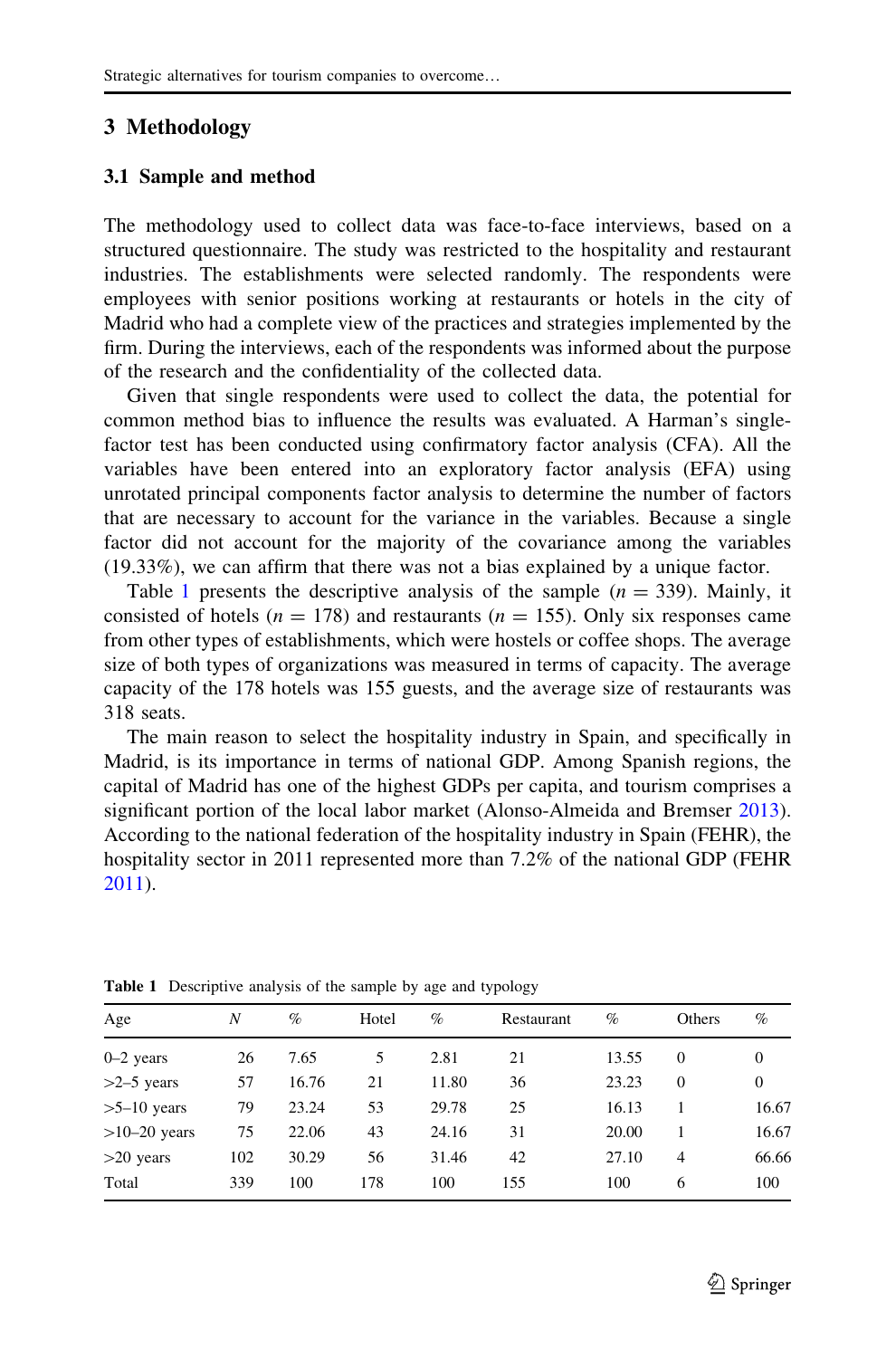As Table [1](#page-8-0) shows, more than 85% of the hotels are more than 5 years old. Conversely, the restaurants are evenly balanced among different age ranges. However, in the same manner as hotels, they are mainly more than 5 years old.

The questionnaire was structured in three parts and focused on the period of 2013–2014. The questionnaire was administrated in Spanish and based on the original previous work of Alonso-Almeida et al. ([2015a](#page-20-0)) and (Alonso-Almeida and Bremser [2013](#page-20-0)).

The first part of the questionnaire included two questions about how the establishment had been affected by a set of impacts and how these impacts had modified the mean expenditure per client, the mean price, and the mean cost per employee. The second part of the questionnaire included one extensive question about the measures deployed by the establishment to address the environmental pressure of the financial crisis. Finally, the last section of the questionnaire collected financial data about the evolution of the establishment during the analyzed period.

Precisely, Table 2 presents these data by the type of establishment. We can observe that, in both cases, the main option selected was a decrease of 1–25%. Only 47 establishments (13.91%) from the sample declared an increase in income during the analyzed period. According to FEHR  $(2013)$  $(2013)$ , in recent years, more establishments had to cease their activity annually within the hospitality industry, reaching the peak of closures in 2013, with more than 45,000 registered closures.

### 3.2 Measurements

Based on the above review of the literature, several factors were explored in light of testing the stated hypotheses. The respondents were asked to indicate, based on a 5-point Likert scale, their opinions about different statements. The definitions of the variables were obtained from previous research on this topic (Alonso-Almeida and Bremser  $2013$ ; Alonso-Almeida et al.  $2015a$ ; Garrigós-Simón et al. [2005;](#page-21-0) Miles and Snow [1978\)](#page-21-0). To measure the earning dimension, the ordinal measurements, also based on a 5-point Likert scale, presented in Table [3](#page-10-0) were used.

|                   | N   | $\%$  | Hotel | $\%$  | Restaurant | $\%$  | Others   | $\%$     |
|-------------------|-----|-------|-------|-------|------------|-------|----------|----------|
| Decreased $>50\%$ | 22  | 6.51  | 12    | 6.86  | 10         | 6.37  | $\Omega$ | 0        |
| Decreased 26–50%  | 51  | 15.09 | 23    | 13.14 | 28         | 17.83 | $\theta$ | $\Omega$ |
| Decreased 1-25%   | 138 | 40.83 | 73    | 41.71 | 60         | 38.22 | 5        | 83.33    |
| Maintained        | 80  | 23.67 | 36    | 20.57 | 43         | 27.39 |          | 16.66    |
| <b>Increased</b>  | 47  | 13.91 | 31    | 17.71 | 16         | 10.19 | $\Omega$ | $\Omega$ |
| Total             | 338 | 100   | 175   | 100   | 157        | 100   | 6        | 100      |
|                   |     |       |       |       |            |       |          |          |

Table 2 Descriptive analysis of the sample by income and typology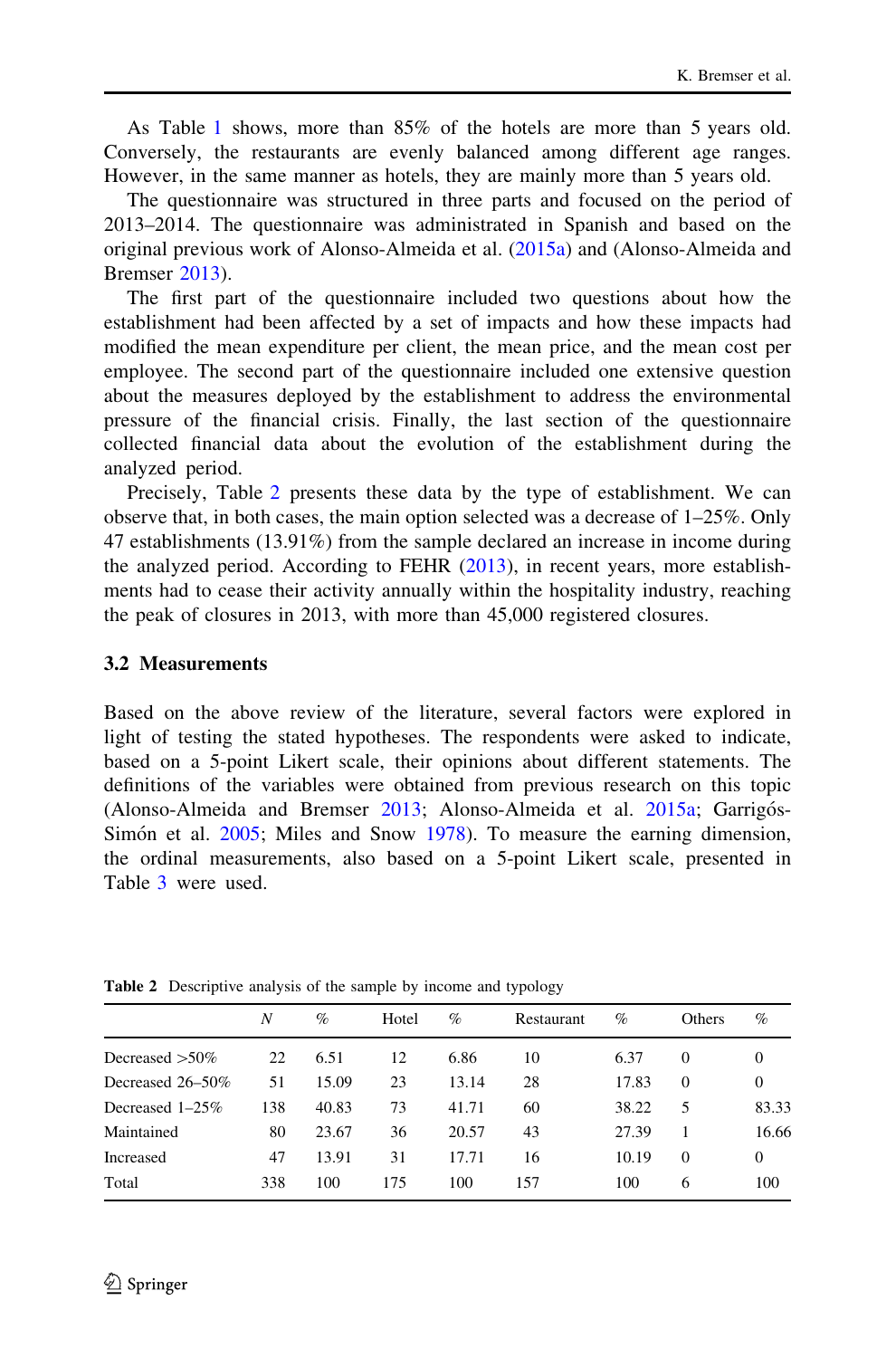<span id="page-10-0"></span>

| <b>Statements</b>                                                          | N   | Mean <sup>a</sup> | SD   |
|----------------------------------------------------------------------------|-----|-------------------|------|
| We improved processes to save operational costs                            | 337 | 3.45              | 1.34 |
| We asked clients more about what would increase value                      | 343 | 3.30              | 1.41 |
| We created awards for employees' ideas to reduce costs or increase sales   | 335 | 2.98              | 1.55 |
| We developed an anticrisis plan                                            | 329 | 2.99              | 1.47 |
| We renegotiated prices/payment terms with suppliers                        | 312 | 3.25              | 1.59 |
| We increased spending on advertising                                       | 344 | 2.56              | 1.47 |
| We have created or improved our loyalty program                            | 339 | 3.14              | 1.53 |
| We implemented new IT systems                                              | 341 | 2.75              | 1.51 |
| We opened new revenue opportunities                                        | 336 | 2.37              | 1.51 |
| We renegotiated credit lines with the banks                                | 258 | 2.49              | 1.60 |
| We canceled expansion plans                                                | 302 | 2.49              | 1.65 |
| We canceled investments                                                    | 292 | 2.78              | 1.63 |
| We reduced or eliminated the training budget                               | 318 | 2.58              | 1.58 |
| We reduced or eliminated the budget for internal/external social spending  | 288 | 2.67              | 1.57 |
| We did not alter products/services in high demand                          | 350 | 2.95              | 1.51 |
| We substituted/eliminated costly products/services                         | 350 | 2.92              | 1.49 |
| Income reduction                                                           | 347 | 3.55              | 1.17 |
| Sales price reduction                                                      | 353 | 3.26              | 1.33 |
| Salary freeze                                                              | 345 | 2.86              | 1.64 |
| Employee dismissals/layoffs                                                | 343 | 2.29              | 1.44 |
| Reduction in direct client services                                        | 348 | 2.15              | 1.31 |
| Elimination of back office services                                        | 288 | 2.00              | 1.31 |
| Increased sub-contracting                                                  | 314 | 2.32              | 1.49 |
| Introduction of new products/services                                      | 343 | 2.81              | 1.42 |
| Increased flexibility                                                      | 329 | 3.04              | 1.41 |
| Increased answering speed                                                  | 321 | 3.00              | 1.40 |
| Introduction of new/exclusive services                                     | 341 | 2.38              | 1.43 |
| Exploiting new international markets                                       | 336 | 2.37              | 1.55 |
| Exploiting new market segments                                             | 335 | 2.87              | 1.56 |
| Domestic demand reduced                                                    | 334 | 3.28              | 1.38 |
| Foreign demand reduced                                                     | 333 | 2.41              | 1.44 |
| Average length of stay or average number of stays decreased                | 341 | 3.17              | 1.39 |
| Last minute reservations or persons booking without reservations increased | 324 | 3.17              | 1.48 |

Translation by the authors

<sup>a</sup> Based on a five-points Likert scale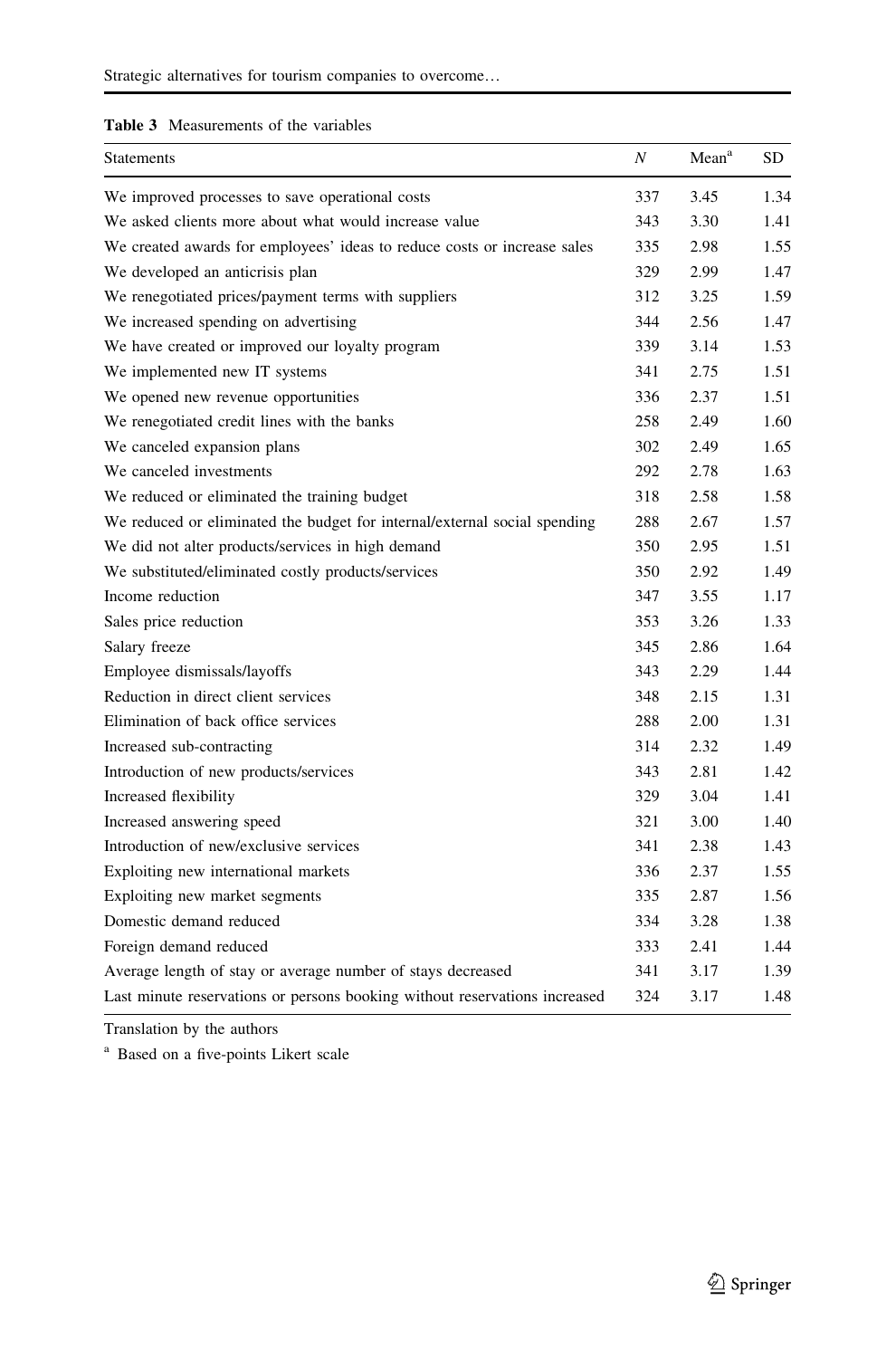## <span id="page-11-0"></span>4 Results

The results are organized into two subsections. First, we present the measurement scales' reliability, dimensionality, and validity. Second, the working model is analyzed using the Partial Least Squares Structural Equation Modeling (PLS-SEM) methodology.

### 4.1 Assessment of the measurement model

First, Exploratory Factor Analysis (EFA) was performed to reduce the number of variables to a smaller number of dimensions. The technique of Principal Component Analysis (PCA) was used because it has the ability to reveal the underlying structure of the latent variables with an appropriate rotation method (Costello and Osborne [2005\)](#page-20-0). Tables 4 and [5](#page-12-0) present the loadings obtained by PCA for the initial statements. Eigenvalues were utilized to determine the optimal number of factors to retain. By cutting above the elbow, five factors with eigenvalues greater than one were identified in both cases. The total cumulative variance was 64.218 and 60.127, respectively. The items with loadings under the recommended cut-off level of 0.6 were extracted from the analysis. The eigenvalues and total variance are explained in Tables 4 and [5](#page-12-0).

| <b>Statements</b>                                                                          | 1        | $\overline{c}$ | $\mathbf{3}$ | $\overline{4}$ | 5        |
|--------------------------------------------------------------------------------------------|----------|----------------|--------------|----------------|----------|
| We improved processes to save operational costs                                            | 0.104    | 0.704          | 0.135        | 0.055          | 0.228    |
| We asked clients more about what would increase<br>value                                   | 0.155    | 0.748          | 0.132        | 0.059          | 0.112    |
| We encouraged employees to make decisions about<br>how to satisfy the demand (empowerment) | $-0.079$ | 0.661          | 0.188        | $-0.064$       | 0.063    |
| We developed an anticrisis plan.                                                           | 0.082    | 0.453          | 0.230        | 0.311          | 0.262    |
| We renegotiated prices/payment terms with suppliers                                        | 0.433    | 0.448          | $-0.048$     | 0.516          | $-0.175$ |
| We increased spending on advertising                                                       | 0.124    | 0.129          | 0.773        | $-0.061$       | 0.038    |
| We have created or improved our loyalty program                                            | 0.226    | 0.204          | 0.735        | 0.091          | $-0.129$ |
| We implemented new IT systems                                                              | $-0.267$ | 0.209          | 0.692        | 0.086          | 0.105    |
| We opened new revenue opportunities                                                        | $-0.136$ | $-0.073$       | 0.155        | 0.752          | 0.352    |
| We renegotiated credit lines with the banks                                                | 0.444    | 0.114          | $-0.078$     | 0.738          | $-0.122$ |
| We canceled expansion plans                                                                | 0.794    | 0.151          | $-0.101$     | 0.003          | 0.141    |
| We canceled investments                                                                    | 0.777    | 0.197          | 0.037        | $-0.021$       | 0.039    |
| We reduced or eliminated the training budget                                               | 0.760    | $-0.061$       | 0.150        | 0.194          | 0.216    |
| We reduced or eliminated the budget for internal or<br>external social spending            | 0.783    | $-0.067$       | 0.142        | 0.190          | 0.297    |
| We did not alter products/services in high demand                                          | 0.215    | 0.289          | 0.060        | 0.014          | 0.692    |
| We substituted/eliminated costly products/services                                         | 0.317    | 0.206          | $-0.091$     | 0.108          | 0.709    |

Table 4 Exploratory factor analysis of the Miles and Snow strategies

Significant loadings on one factor are presented in bold

Eigenvalue =  $1.029$ ; %cumulative variance =  $64.218$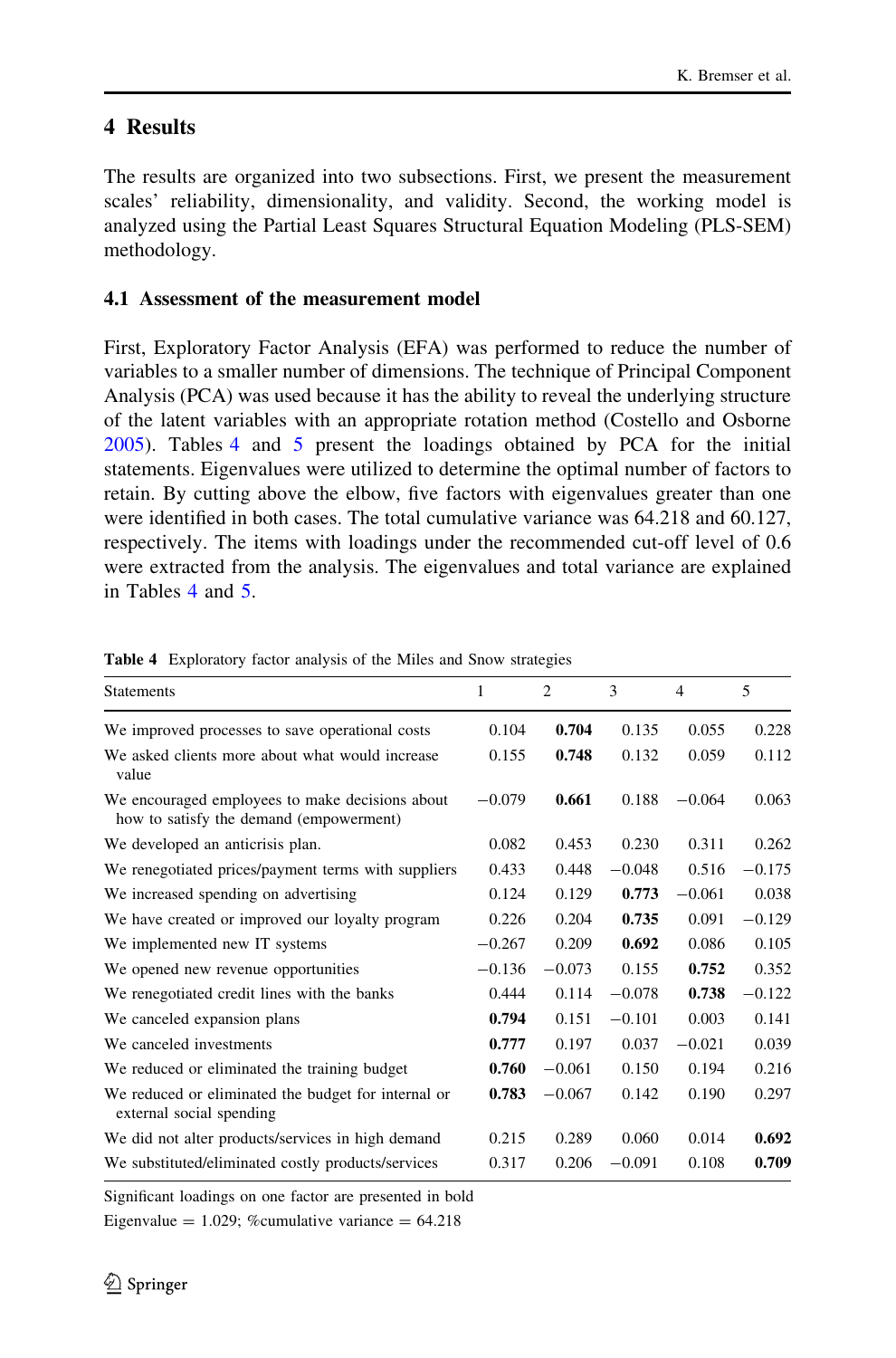<span id="page-12-0"></span>

|  | <b>Table 5</b> Exploratory factor analysis of the impacts and effects |  |  |  |  |
|--|-----------------------------------------------------------------------|--|--|--|--|
|--|-----------------------------------------------------------------------|--|--|--|--|

| <b>Statements</b>                                                                | 1        | $\overline{2}$ | 3        | $\overline{4}$ | 5        |
|----------------------------------------------------------------------------------|----------|----------------|----------|----------------|----------|
| 1 Income reduction                                                               | $-0.005$ | 0.751          | 0.080    | $-0.076$       | 0.057    |
| 2 Sales price reduction                                                          | $-0.010$ | 0.637          | 0.204    | 0.295          | 0.070    |
| 3 Salary freeze                                                                  | 0.297    | 0.544          | 0.156    | $-0.375$       | $-0.387$ |
| 4 Employee dismissals/layoffs                                                    | 0.112    | 0.220          | 0.692    | $-0.233$       | 0.154    |
| 5 Reduction in direct client services                                            | $-0.049$ | $-0.177$       | 0.740    | 0.206          | 0.148    |
| 6 Elimination of back-office services                                            | 0.143    | 0.240          | 0.722    | 0.013          | 0.089    |
| 7 Increased sub-contracting                                                      | 0.259    | $-0.015$       | 0.634    | 0.253          | $-0.147$ |
| 8 Introduction of new products/services                                          | 0.704    | $-0.188$       | 0.202    | $-0.001$       | $-0.089$ |
| 9 Increased flexibility                                                          | 0.704    | 0.137          | 0.077    | 0.119          | 0.146    |
| 10 Increased answering speed                                                     | 0.688    | 0.169          | 0.008    | 0.053          | 0.257    |
| 11 Introduction of new/exclusive services                                        | 0.662    | $-0.019$       | 0.097    | 0.320          | 0.027    |
| 12 Exploiting new international markets                                          | 0.114    | 0.047          | 0.055    | 0.837          | 0.002    |
| 13 Exploiting new market segments                                                | 0.380    | $-0.004$       | 0.126    | 0.723          | $-0.025$ |
| 14 Domestic demand reduced                                                       | 0.001    | 0.744          | $-0.085$ | 0.011          | 0.146    |
| 15 Foreign demand reduced                                                        | $-0.017$ | 0.293          | 0.276    | $-0.180$       | 0.557    |
| 16 Average length of stay or average number of stays<br>decreased                | 0.314    | 0.429          | 0.095    | $-0.249$       | 0.527    |
| 17 Last minute reservations or persons booking<br>without reservations increased | 0.345    | $-0.061$       | 0.043    | 0.296          | 0.626    |

Significant loadings on one factor are presented in bold

Eigenvalue = 1.083; %cumulative variance =  $60.127$ 

The next step in the data analysis was to perform Confirmatory Factor Analysis (CFA) of the remaining items using the Maximum Likelihood method with Varimax rotation. The results are presented in Tables  $6$  and  $7$  including internal consistency reliability and convergent validity statistics. Only the items with loadings greater than the 0.6 cut-off level remained in the dimensions generated because it is considered high according to Kline ([2005\)](#page-21-0).

Internal consistency reliability was examined through composite reliability (Werts et al. [1974\)](#page-22-0) for two reasons: first, because it performs the same task as Cronbach's alpha (Furrer et al. [2012\)](#page-21-0) and second, because it is more suitable for PLS because it does not assume that each indicator contributes equally to the construct (Chin [1998](#page-20-0)).

Convergent validity, which demonstrates the unidimensionality of the constructs, was examined in terms of variance extracted (AVE). Values greater than the cut-off level of 0.5 ensure that each set of indicators represents the same underlying construct (Henseler et al. [2009\)](#page-21-0).

As we can observe, in Table [4](#page-11-0), only three latent dimensions were formed that, according to the literature, could be associated with three of the Miles and Snow [\(1978](#page-21-0)) organizational strategies (reactor, prospector, and defender). Therefore, the analyzer typology is missing. However, this absence can be explained by its closeness to the prospectors. Earlier studies have already shown that analyzers and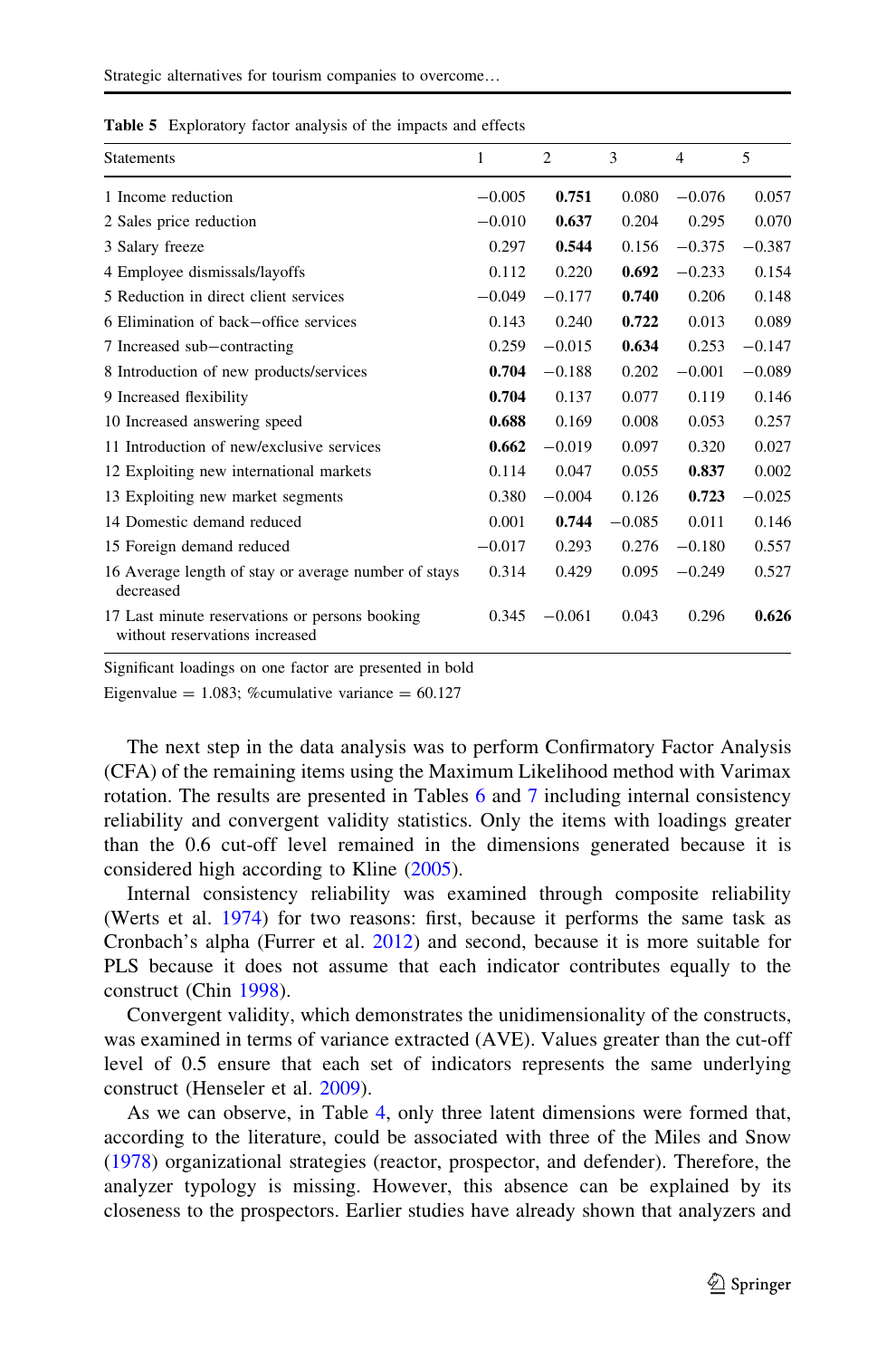| CONSTRUCT/indicator                                                            | Loadings |          |          | $VIF^a$ | $AVE^{b}$ | Composite<br>reliability |
|--------------------------------------------------------------------------------|----------|----------|----------|---------|-----------|--------------------------|
| Defender                                                                       |          |          |          |         | 0.696     | 0.820                    |
| We improved processes to save operating<br>costs                               | 0.119    | 0.129    | 0.856    | 1.235   |           |                          |
| We asked clients more about what would<br>increase value                       | 0.126    | 0.215    | 0.812    | 1.235   |           |                          |
| Prospector                                                                     |          |          |          |         | 0.546     | 0.782                    |
| We increased spending on advertising                                           | 0.105    | 0.781    | 0.026    | 1.191   |           |                          |
| We created or improved our loyalty<br>program                                  | 0.144    | 0.745    | 0.136    | 1.201   |           |                          |
| We implemented new IT systems                                                  | $-0.191$ | 0.688    | 0.251    | 1.180   |           |                          |
| Reactor                                                                        |          |          |          |         | 0.647     | 0.879                    |
| We canceled expansion plans                                                    | 0.782    | $-0.178$ | 0.238    | 1.816   |           |                          |
| We canceled investments                                                        | 0.747    | $-0.039$ | 0.272    | 1.754   |           |                          |
| We reduced or eliminated our training<br>budget                                | 0.829    | 0.161    | $-0.052$ | 1.812   |           |                          |
| We reduced or eliminated our budget on<br>internal or external social spending | 0.856    | 0.169    | $-0.017$ | 1.887   |           |                          |

<span id="page-13-0"></span>Table 6 Confirmatory factor analysis of the measurement model: convergent validity and reliability

Significant loadings on one factor are presented in bold

<sup>a</sup> Variance inflation factor

 $<sup>b</sup>$  Average variance explained (convergent validity)</sup>

prospectors cannot be separated and are being grouped together (McDaniel and Kolari [1987\)](#page-21-0). Another explanation could be that of (Snow and Hrebiniak [1980\)](#page-22-0), who noted that analyzers are usually matrix organization forms, which are rather complicated to manage and are therefore mostly found in multinational companies (with a current tendency toward matrix dissolution) (Ball et al. [2012](#page-20-0)). In addition, they stated that the analyzer strategy did not present a clear-cut profile (in contrast with the other types), and its appearance varied from industry to industry. In contrast, Table 6 shows that the results of CFA confirm the derived dimensions of the EFA in Table [4.](#page-11-0) Here, four dimensions were generated, called ''internal costs,'' ''organizational impacts,'' ''commercial impacts,'' and ''financial effects,'' with a total cumulative variance of 67.608.

Both in Table 6 and in Table [7](#page-14-0), the values for internal consistency reliability and convergent validity demonstrated the validity of the dimensions.

Tables 6 and [7](#page-14-0) also include the values of the variance inflation factor (VIF) for each item. According to Diamantopoulos and Winklhofer [\(2001](#page-20-0)), the values below the cut-off level of 5 assure the inexistence of the undesirable property of multicollinearity.

Finally, Table [8](#page-14-0) proves the discriminant validity of the dimensions. To verify that each factor represents a separate dimension, the inter-factor correlations obtain lower values than the square root of the average variance extracted (AVE) (Fornell and Larcker [1981](#page-21-0)) (Table 6).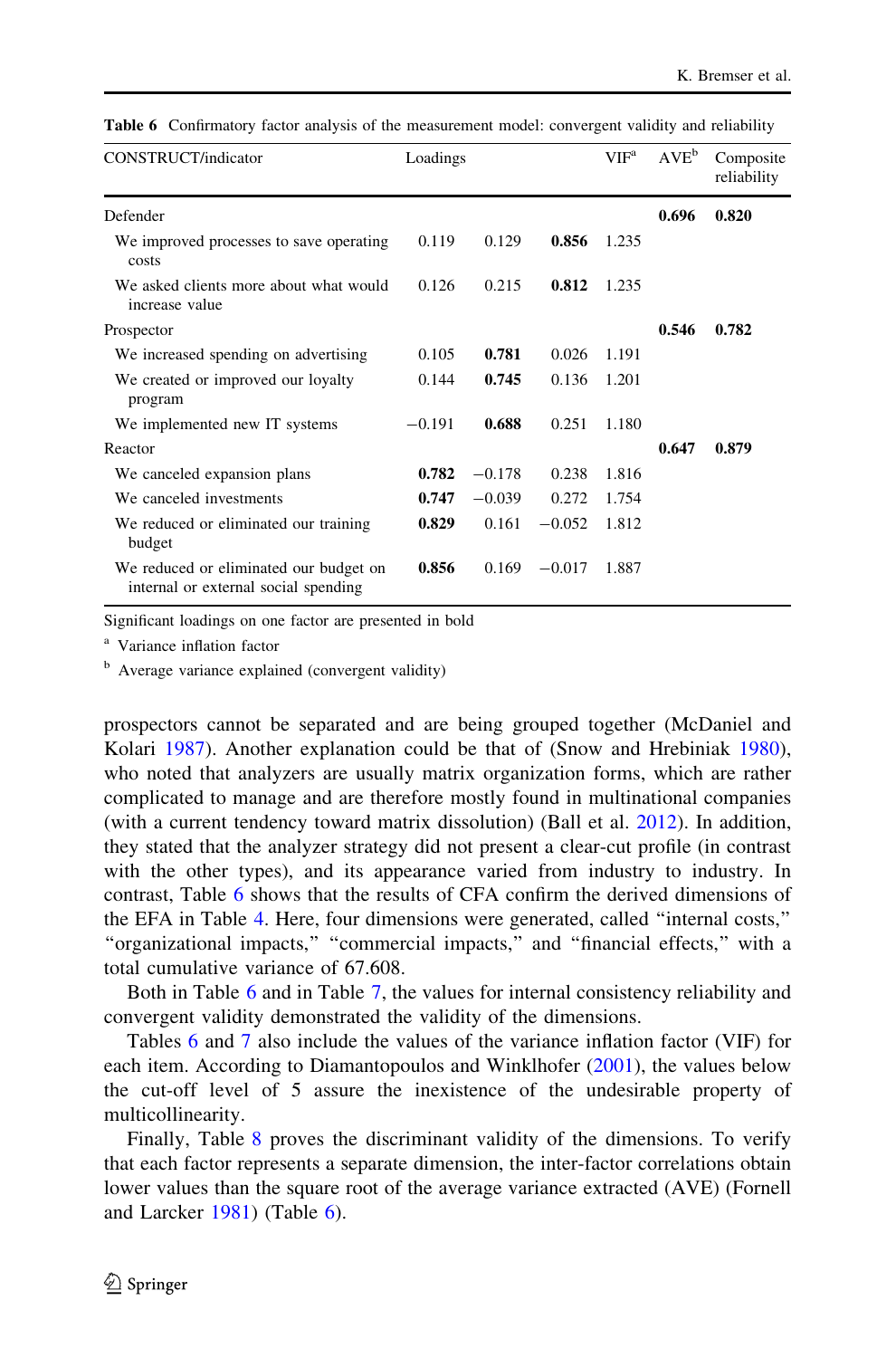| CONSTRUCT/indicator                       | Loadings |          |          |          | $VIF^a$ | $AVE^{b}$ | Composite<br>reliability |
|-------------------------------------------|----------|----------|----------|----------|---------|-----------|--------------------------|
| Internal costs                            |          |          |          |          |         | 0.567     | 0.797                    |
| Employee dismissals/layoffs               | 0.055    | 0.203    | 0.739    | $-0.105$ | 1.298   |           |                          |
| Reduction of direct customer<br>services  | 0.041    | $-0.131$ | 0.761    | 0.158    | 1.264   |           |                          |
| Elimination of back office<br>services    | 0.184    | 0.226    | 0.760    | 0.043    | 1.319   |           |                          |
| Organizational impacts                    |          |          |          |          |         | 0.525     | 0.815                    |
| Introduction of new products/<br>services | 0.708    | $-0.171$ | 0.148    | 0.009    | 1.286   |           |                          |
| Flexibility gains                         | 0.760    | 0.142    | 0.081    | 0.086    | 1.433   |           |                          |
| Increased answering speed                 | 0.745    | 0.258    | 0.029    | 0.033    | 1.255   |           |                          |
| Introduction of new exclusive<br>services | 0.684    | $-0.021$ | 0.046    | 0.332    | 1.361   |           |                          |
| Commercial impacts                        |          |          |          |          |         | 0.755     | 0.860                    |
| Exploiting new international<br>markets   | 0.036    | 0.038    | 0.015    | 0.903    | 1.457   |           |                          |
| Exploiting new market segments            | 0.269    | $-0.022$ | 0.067    | 0.834    | 1.457   |           |                          |
| Financial effects                         |          |          |          |          |         | 0.558     | 0.790                    |
| Income reduction                          | 0.033    | 0.780    | 0.119    | $-0.099$ | 1.349   |           |                          |
| Sales price decrease                      | 0.068    | 0.669    | 0.197    | 0.165    | 1.225   |           |                          |
| Domestic demand decrease                  | 0.045    | 0.788    | $-0.041$ | $-0.031$ | 1.232   |           |                          |

<span id="page-14-0"></span>Table 7 Validation of the measurement model: convergent validity and reliability

Significant loadings on one factor are presented in bold

<sup>a</sup> Variance inflation factor

<sup>b</sup> Average variance explained (convergent validity)

|  | <b>Table 8</b> Correlation matrix |  |
|--|-----------------------------------|--|
|  |                                   |  |

|                             | 1.1.       | 1.2.       | 1.3.       | 2.1.  | 2.2.  | 2.3.  | 2.4.  |
|-----------------------------|------------|------------|------------|-------|-------|-------|-------|
| 1.1. Defender               | 0.834      |            |            |       |       |       |       |
| 1.2. Prospector             | 0.000      | 0.738      |            |       |       |       |       |
| 1.3. Reactor                | 0.000      | 0.000      | 0.820      |       |       |       |       |
| 2.1. Internal costs         | $0.230***$ | $0.368***$ | 0.093      | 0.752 |       |       |       |
| 2.2. Organizational impacts | $0.266***$ | $-0.053$   | $0.288***$ | 0.000 | 0.724 |       |       |
| 2.3. Commercial impacts     | 0.053      | 0.120      | $0.469***$ | 0.000 | 0.000 | 0.868 |       |
| 2.4. Financial effects      | 0.063      | 0.107      | 0.106      | 0.000 | 0.000 | 0.000 | 0.746 |
|                             |            |            |            |       |       |       |       |

Diagonal represents the square root of the average variance extracted. The correlations are represented below the diagonal

\*\*\* p-value  $< 0.01$ ; \*\* p-value  $< 0.05$ ; \* p-value  $< 0.1$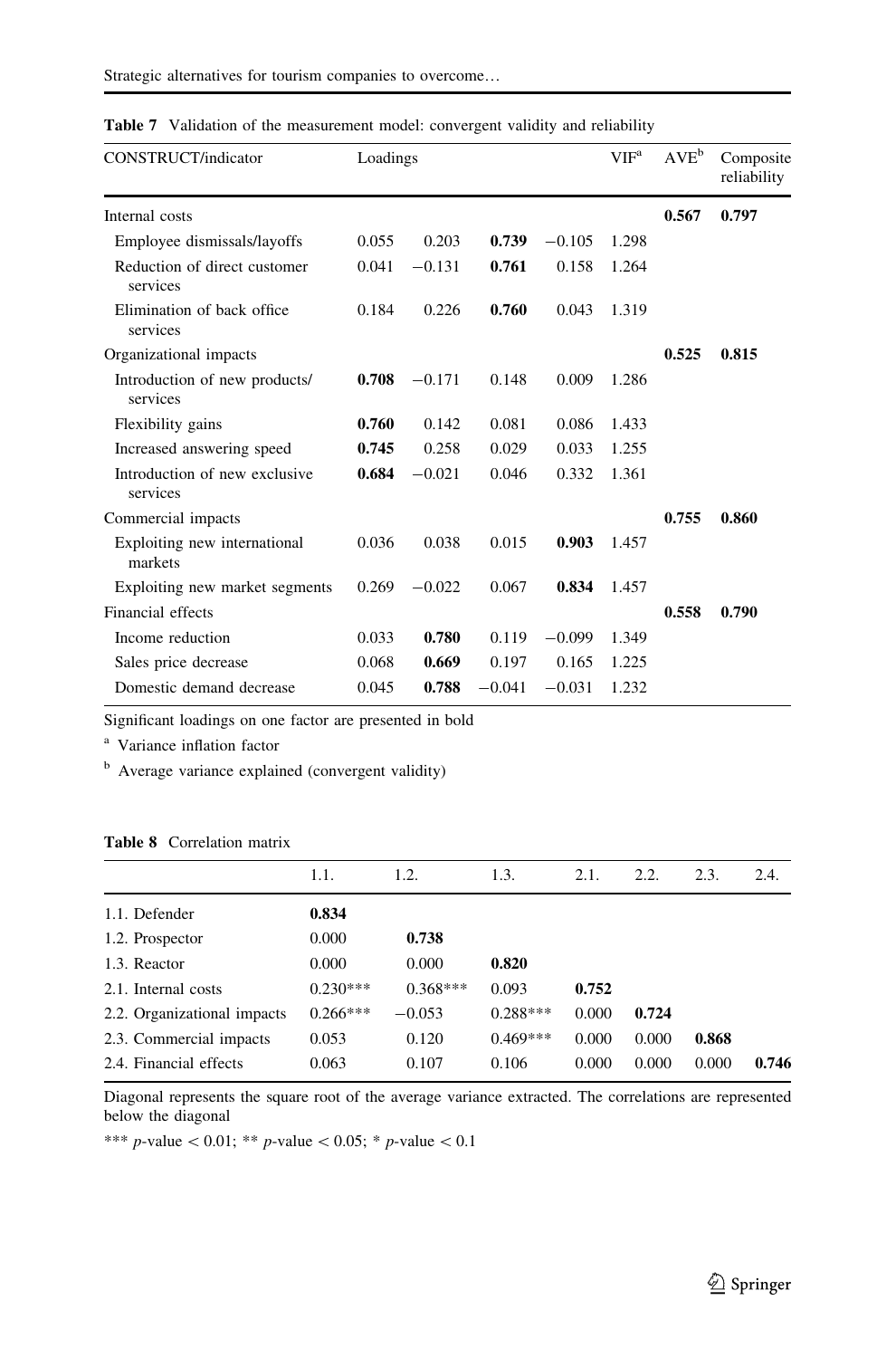| Dimensions                                       | Path coefficient                                         | Bootstrapping  |            |                     |  |  |  |  |  |
|--------------------------------------------------|----------------------------------------------------------|----------------|------------|---------------------|--|--|--|--|--|
|                                                  |                                                          | Standard error | $T$ -value | Confidence interval |  |  |  |  |  |
| Internal costs ( $R^2 = 0.232$ , $Q^2 = 0.133$ ) |                                                          |                |            |                     |  |  |  |  |  |
| H1a: defender                                    | 0.048                                                    | 0.048          | 1.012      | $(-0.049, 0.138)$   |  |  |  |  |  |
| H <sub>2</sub> a: prospector                     | 0.177                                                    | 0.051          | $3.457***$ | (0.078, 0.280)      |  |  |  |  |  |
| H <sub>4a</sub> : reactor                        | 0.408                                                    | 0.051          | 7.959***   | (0.309, 0.511)      |  |  |  |  |  |
|                                                  | Organizational impacts ( $R^2 = 0.200$ . $Q^2 = 0.099$ ) |                |            |                     |  |  |  |  |  |
| H <sub>1</sub> b: defender                       | 0.167                                                    | 0.055          | 2.999***   | (0.056, 0.277)      |  |  |  |  |  |
| <b>H2b</b> : prospector                          | 0.321                                                    | 0.058          | 5.496***   | (0.056, 0.277)      |  |  |  |  |  |
| H <sub>4</sub> b: reactor                        | 0.117                                                    | 0.050          | $2.359**$  | (0.027, 0.215)      |  |  |  |  |  |
|                                                  | Commercial impacts ( $R^2 = 0.174$ . $Q^2 = 0.047$ )     |                |            |                     |  |  |  |  |  |
| H <sub>1</sub> c: defender                       | 0.150                                                    | 0.060          | $2.466**$  | (0.026, 0.268)      |  |  |  |  |  |
| $H2c:$ prospector                                | 0.126                                                    | 0.060          | $2.083**$  | (0.009, 0.245)      |  |  |  |  |  |
| H <sub>4</sub> c: reactor                        | 0.107                                                    | 0.059          | 1.817*     | $(-0.010, 0.223)$   |  |  |  |  |  |
|                                                  | Financial effects ( $R^2 = 0.114$ , $Q^2 = 0.059$ )      |                |            |                     |  |  |  |  |  |
| H1d: defender                                    | 0.130                                                    | 0.068          | $1.917*$   | $(-0.008, 0.259)$   |  |  |  |  |  |
| H <sub>2d</sub> : prospector                     | 0.062                                                    | 0.062          | 0.989      | $(-0.059, 0.188)$   |  |  |  |  |  |
| H4d: reactor                                     | 0.260                                                    | 0.050          | $5.170***$ | (0.163, 0.358)      |  |  |  |  |  |
|                                                  |                                                          |                |            |                     |  |  |  |  |  |

Table 9 Structural model assessment

\*\*\* p-value  $< 0.01$ ; \*\* p-value  $< 0.05$ ; \* p-value  $< 0.1$ 

### 4.2 Assessment of the structural model

To assess the structural model in PLS, the central criterion of the model's predictive power was applied (Tenenhaus et al. [2005](#page-22-0)) by the coefficient of determination  $(R^2)$ . In addition, the predictive relevance of the model was assessed by the Stone-Geisser  $Q<sup>2</sup>$  statistic (Geisser [1974\)](#page-21-0).

Table 9 shows that the  $R^2$  values for the five endogenous dimensions in the model exceeded the minimum value of 0.1 recommended by Falk and Miller ([1992\)](#page-21-0). Additionally, the Stone-Geisser  $Q^2$  statistics (Geisser [1974\)](#page-21-0) were greater than zero, suggesting that the model has predictive relevance.

Finally, the analysis revealed that all the relationships between dimensions are significant except the paths ''prospector—financial effects'' and ''defender internal costs.''

### 5 Discussion of results

The aforementioned results will be discussed in the following. The first finding in a clear way is that analyzer strategy has not been deployed in past times of financial crisis in the tourist industry in Spain. Thus, it seems that the dual situation, which characterizes this strategy, was not adopted in the studied period. Tourist companies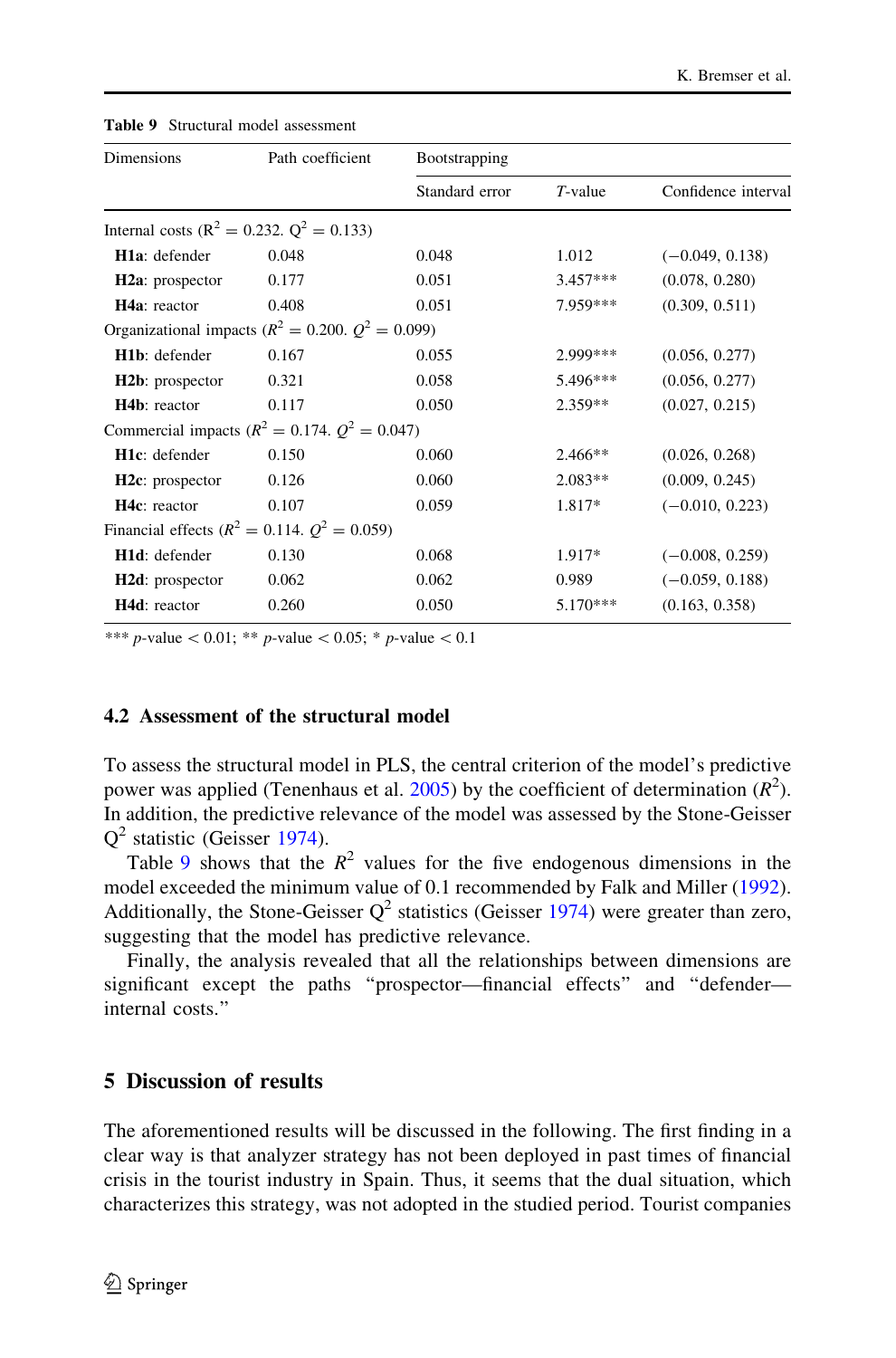focused on day-to-day operations in the hostile environment instead of developing a dual strategy. This situation differs from that found by Garrigots-Simon et al. [\(2005](#page-21-0)) and Williams and Tse ([1995\)](#page-22-0). However, these authors analyzed strategies in growing economic cycles and not in downturns. Nevertheless, it is possible that hotels could move to another strategy in hostile environments. Additionally, Garrigós-Simón et al. ([2005\)](#page-21-0) allowed for self-classification of the hotels. Managers were presented with an ideal strategy and could determine whether their establishment followed this strategy. This process could lead to biased results—a fact upon which the authors commented. Nevertheless, in downturns, survival passes to be the first objective of touristic companies, putting all efforts into facing this difficult situation. Therefore, H3 was not supported in any of their subhypotheses: a, b, c, and d.

Second, the other proposed hypotheses show mixed results. The Internal Costs hypothesis was not totally supported. Thus, certain strategies deployed in times of crisis reduced internal costs. In this sense, both prospectors and reactors reduced them, but defenders did not. Thus, contrary to expectations, defenders could not reduce internal costs or reduced them marginally; given that, based on our results, this relationship is not statically significant. Their market value is based on loyal customers (Alonso-Almeida and Bremser [2013](#page-20-0); Balaji [2015\)](#page-20-0). Therefore, it is not easy to reduce costs in this type of strategy because customers do not accept changes in service quality. Another explication could be that defenders had already reduced costs to the greatest possible extent and thus were not able to reduce costs more without negatively influencing product or service quality. Prospectors reduced internal costs to overcome times of crisis but to a lesser extent than reactors. The main reason is that prospectors attempted to innovate by changing human capital with technological capabilities to achieve the goal of reducing costs. However, reactors spent more than the most obvious company cost in the short term. Thus, reactors achieved the highest cost reduction by focusing on employee dismissals and services elimination, characterizing actions undertaken in panic without thorough consideration. Therefore, reducing internal cost is a goal for all aforementioned archetypes in times of financial crisis. Nevertheless, this strategy could be dangerous for financial performance (Alonso-Almeida and Bremser [2013\)](#page-20-0). As consequence, H2a and H4a are supported, but H1a is not.

Third, in the case of *Organizational Impacts* hypotheses, they were statistically significant in all archetypes: defenders, prospectors, and reactors. Prospectors experienced large organizational impacts. This situation responds to the strategic behavior of the archetype. Prospectors are continuously seeking new opportunities by means of innovation, which is more relevant in times of crisis when demand decreases, and it is necessary to seek new sources of income (Bronner and de Hoog [2014\)](#page-20-0). In times of crisis, necessary changes in the organization are made to address a hostile environment. Reactors undertook the least organizational changes to overcome times of crisis. Their focus, as noted earlier, is on drastic cost-cutting activities (Alonso-Almeida and Bremser [2013\)](#page-20-0), while defenders were in an intermediate position. Defenders usually tend to undertake organizational changes, but they prioritize back office services that do not affect service quality but instead increase internal efficiency. Therefore, organizational changes are also relevant in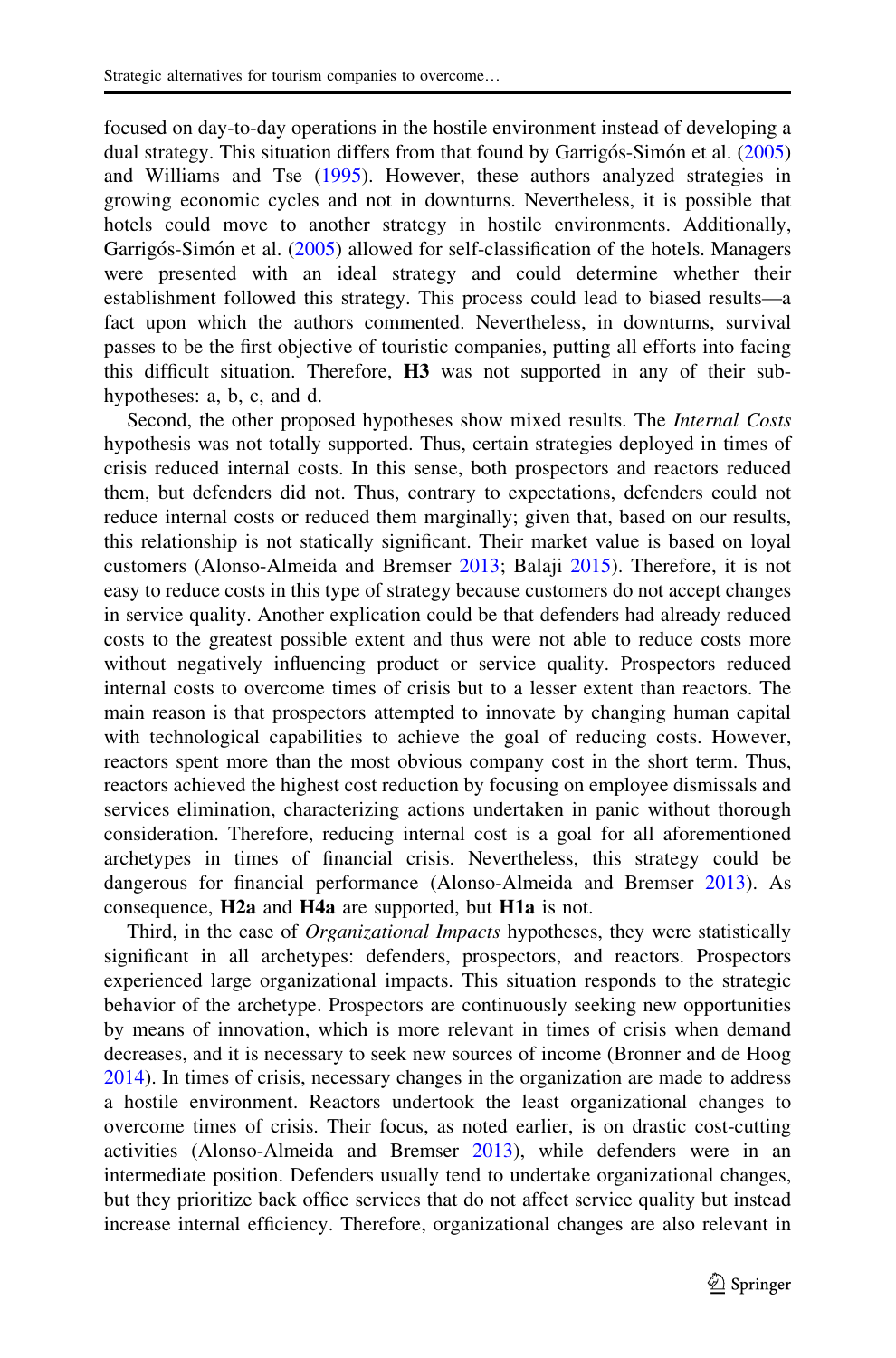downturns times. Nevertheless, different directions are taken according to the strategic archetype. Thus, H1b, H2b, and H4b are supported.

Fourth, with regard to *Commercial Impacts*, they also were statistically significant in all archetypes: defenders, prospectors, and reactors. This finding indicates that all the types of strategies deployed in times of crisis imply some commercial impacts. As proposed, the least extent occurred among reactors. They are able to provide some solutions to the market. However, given that their results consisted of hasty experiments, the perception of their commercial impacts was low. Nevertheless, prospectors did not achieve the highest commercial impacts as expected in this archetype. In this case, the greatest impacts were found by defenders. In addition to focusing on the current customers' segments, defenders seem to look for new niches to be as efficient as possible. One possible explanation could be that they focused on the excellence of their products and on continuous improvement, based on customers' requirements (Alonso-Almeida et al. [2015b\)](#page-20-0). Thus, they could have exerted significant efforts to conquer other markets than the current ones in which the downturn was not so heavy (Bronner and de Hoog [2014\)](#page-20-0). In contrast, prospectors had a strong inclination toward product and market innovation, but some actions developed in times of crisis could have an impact over the medium or long term. For that reason, commercial impacts could not yet achieve their full potential. As a consequence,  $H4c$  is supported, while  $H1c$  and  $H2c$  are partially supported.

Finally, *Financial Effects* also showed mixed results. Reactors, as proposed, were the most financially damaged. They verified their archetype as underperformers (see Garrigós-Simón et al. [2005\)](#page-21-0). Therefore, this research confirms that reactor strategies are the worst ones in times of crisis. However, prospector strategies were not statistically significant, indicating that there is no clear evidence about the financial effects experienced by this archetype. In any case, it seems that their financial effects could be better than those of other strategies. For defenders, they also experienced negative financial effects but to a lesser extent than reactors. Thus, it is confirmed that reactors achieve the worst performance for the company. Therefore, H4d and H1d are supported, and H2d is partially supported. Thus, this research shows that the strategy deployed for the touristic company is very important. It is not all good in downturns. Maintaining a deliberate active strategy in the market is required.

Table 10 presents the results of all the hypotheses.

| Hypothesis/result<br>prospectors | Hypothesis/result<br>analysers | Hypothesis/result<br>reactors |
|----------------------------------|--------------------------------|-------------------------------|
| <b>H2a</b> : supported           | H3a: not supported             | H <sub>4</sub> a: supported   |
| <b>H2b</b> : supported           | <b>H3b</b> : not supported     | <b>H4b</b> : supported        |
| <b>H2c</b> : partially supported | <b>H3c</b> : not supported     | H4c: supported                |
| <b>H2d</b> : partially supported | <b>H3d</b> : not supported     | <b>H4d</b> : supported        |
|                                  |                                |                               |

Table 10 Summary of hypotheses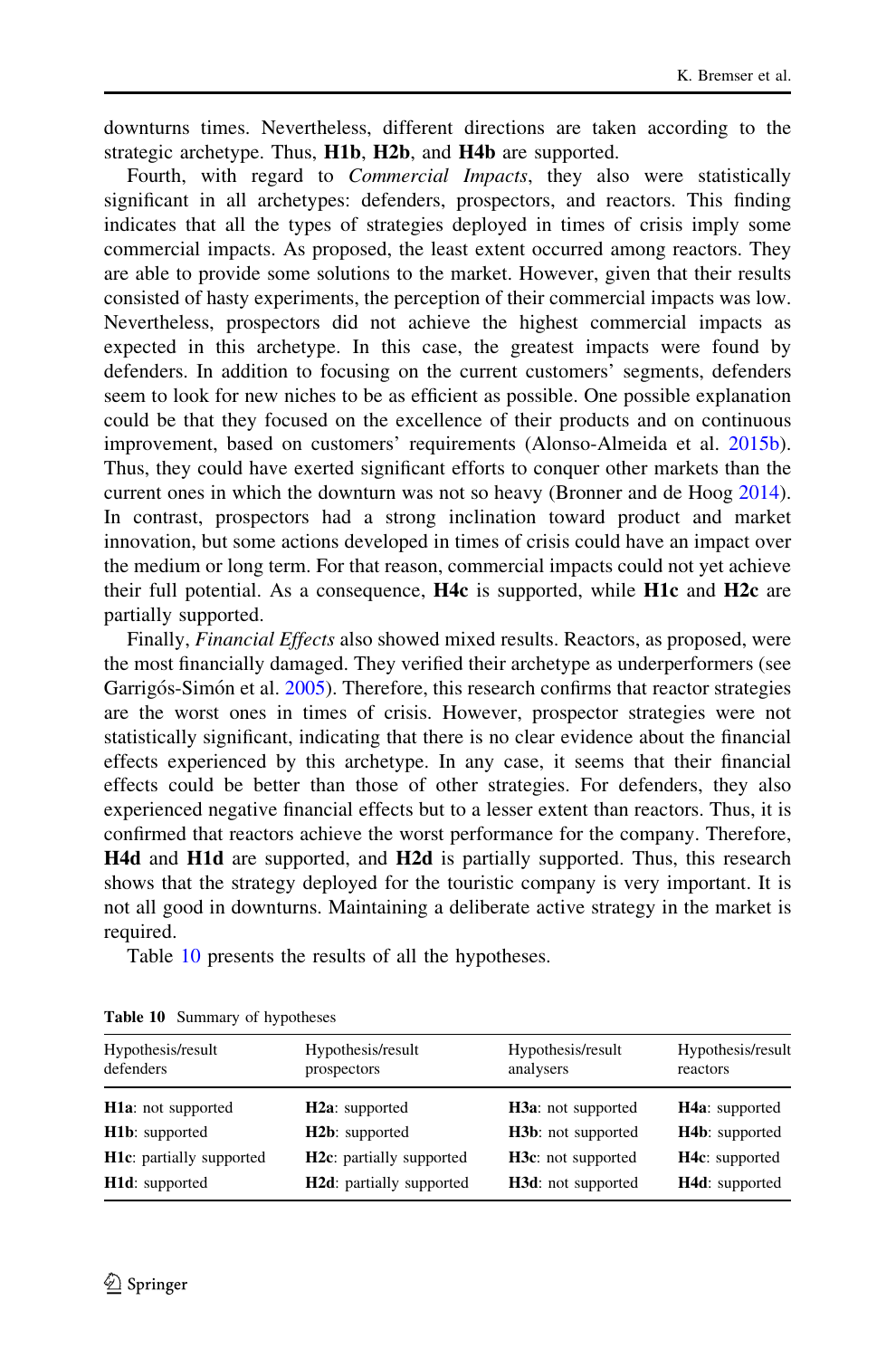### 6 Conclusions

The results of this research provide a number of pertinent conclusions for managerial practice and academia. Given that uncertain and hostile environments influence business strategies, it is urgent to identify successful business behaviors to overcome times of crisis.

First, the only strategy that behaved as predicted was the reactor strategy. Thus, this type of strategy failed to adapt to any trend in the environment and performed worse than the others in terms of growth, mature, or downturn situations (Alonso-Almeida and Bremser [2013;](#page-20-0) Alonso-Almeida et al. [2015a](#page-20-0); Garrigós-Simón et al.  $2005$ ; Köseoglu et al.  $2013$ ). Therefore, this research confirms the need for tourist companies to deploy a thoroughly considered strategy deliberately. Thus, managers should develop distinctive strategies, competences, and capabilities to maintain or improve competitiveness (Alonso-Almeida et al. [2015a](#page-20-0); Newey and Zahra [2009](#page-21-0)).

Second, the analyzer strategy seemed not to be deployed to overcome times of crisis, contrary to situations during good economic times (see Garrigo's-Simon et al. [2005\)](#page-21-0). Thus, tourist companies during this period selected another type of strategy, deliberately or not. They seemed to be unable to deploy a dual strategy in times of crisis. This situation sounds logical, given that, in downturn situations, income can speedily deteriorate and resources are limited. As a consequence, tourist companies must make choices about the actions to undertake a priori to overcome times of crisis. Therefore, this research suggests that tourist companies seem to have changed their strategies between stable and unstable environments. Additionally, as noted before, analyzer strategies have often been associated with matrix organizations, which are complex and difficult to manage. Criticism of matrices has increased over the past decade, and many matrices have been dissolved to gain focus (Ball et al. [2012\)](#page-20-0). Thus, between 2002 and 2012, the situation in Spain might very well have changed with regard to organizational structure.

Third, the defender strategy to overcome times of crisis in tourist companies seemed to follow the described archetype. Thus, during this period, companies that adopted this type of strategy emphasized the improvement of their products and services, focusing on customers' requirements. Therefore, these tourist companies were aware of the need to change to overcome times of crisis. Similarly, organizational, commercial, and financial impacts are achieved when tourist companies learn from customers and seek new opportunities and market niches (Bronner and de Hoog [2014\)](#page-20-0). Thus, hotels and restaurants could adapt products and services, seek good positions in other market segments, and be better prepared when the economic cycle changes.

Fourth, the prospector strategy seemed to be the most effective strategy to overcome times of crisis. Tourist companies that deploy this strategy face the uncertainty of the environment and the demands of the market and innovation with a balance among market requirements, skills, and resources. The deployment of this type of strategy entails a management team with certain specific capabilities, such as creativity and alertness (Augier and Teece [2009](#page-20-0); Basile and Faraci [2015\)](#page-20-0).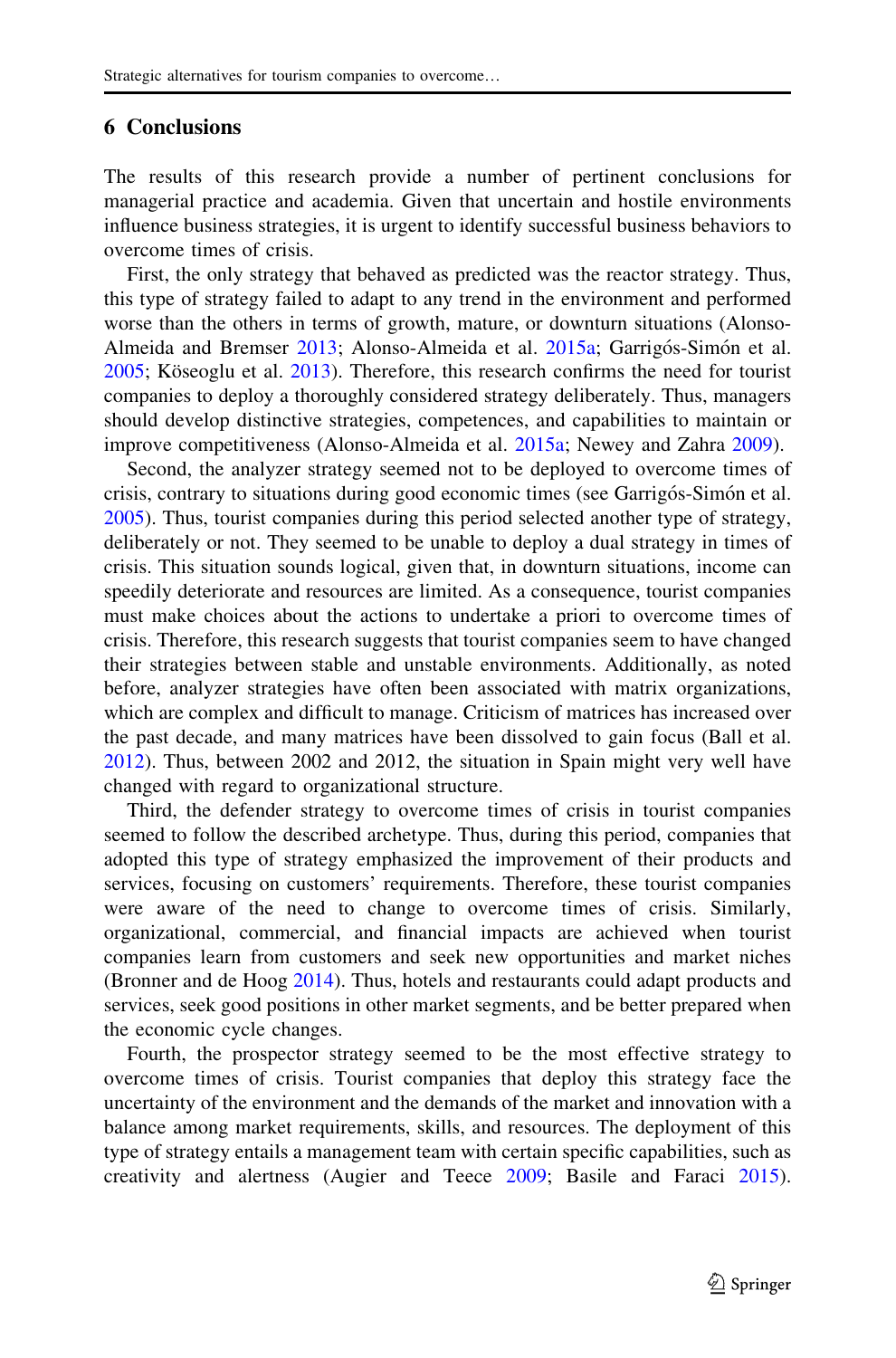Therefore, tourist companies should be secure that their managers and other human resources develop these types of capabilities.

Finally, this research concludes that tourist companies pursued three of the four archetypes defined by Miles and Snow ([1978\)](#page-21-0). Specifically, the most focused strategies were adopted, although with certain adaptations from the originals due to unstable situations.

In summary, the most effective strategy to overcome times of crisis seemed to be prospector, followed by defender, while reactors were the worst performers. Reactors have no consistent product–market orientation and only respond under market pressures. Thereby, that strategy proved to be the worst in all economic environments: growth, mature, or declining markets. Therefore, tourist companies should deploy strategies with a strong market orientation, cost optimization, and dynamic organizational learning. In any case, if a company realizes that it is trapped in a reactor strategy due to sudden environmental changes, all efforts should be undertaken to change the situation.

For academia, this research reinforces the need to redefine new archetypes of business behavior to overcome crisis situations in strategic management theory. Thus, this line of research should be reinforced with further analyses in other industries and companies. Furthermore, it is questionable whether strategies that have not appeared in many studies (e.g., reactor or analyzer strategies) truly present viable options for managers. Here, academia should focus on describing these strategies precisely to enable practitioners to follow their recommendations. Moreover, attention should be given to develop a definition that clearly includes all possible archetypes. In addition, this paper could also be used in teaching as a business case to increase strategic management knowledge and to help future managers in acquiring the practical training needed to face critical situations in their work positions.

Practitioners can benefit from this research and overcome aversions to strategizing. The research clearly shows that a misaligned and misguided behavior, as in the prospector case, should be avoided, which indicates the need for a deliberately developed and well-executed strategy.

Future research, given the current confirmation of change in the economic cycle, should analyze the behavior of these archetypes in other states, starting with the change of economic cycle and then comparing among different strategic archetypes in each state of the economic cycle to continue building the theory of strategic management. In addition, the development of business cases over time will be very useful to better understand complex situations and explore the unexpected and unusual ones like downturns.

This research is not free of limitations. First, these results are not generalizable because they are focused on a specific geographic area. For this reason, it is necessary to continue this line of research in other geographic areas and tourist industries. Second, these results included different tourist industries. Thus, it will be desirable to analyze these industries separately in the near future and undertake comparisons with the aim of identifying different behaviors and impacts. In addition, data collection through interviews involves a further limitation, in as much as this method may introduce elements of subjectivity or bias. However, this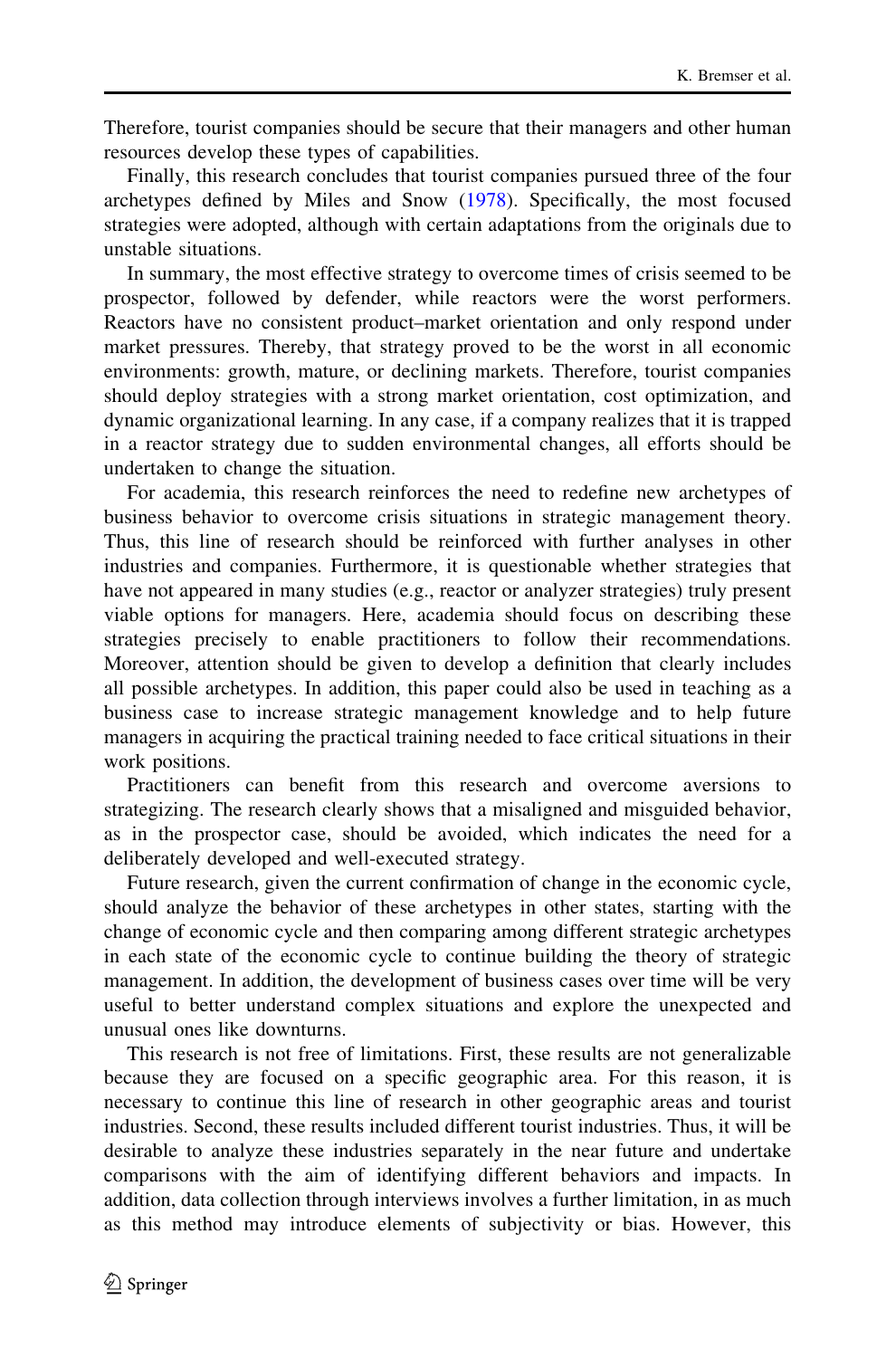<span id="page-20-0"></span>problem could be counteracted by the large volume of surveys conducted, as confirmed by the results of the statistical tests. Therefore, despite the limitations, future research is urgently needed to obtain the complete picture.

#### Compliance with ethical standards

Conflict of interest The authors have no conflicts of interest to declare.

### **References**

- Alonso-Almeida MDM, Bremser K (2013) Strategic responses of the Spanish hospitality sector to the financial crisis. Int J Hosp Manag 32(March):141–148
- Alonso-Almeida MDM, Bremser K, Llach J (2015a) Proactive and reactive strategies deployed by restaurants in times of crisis: effects on capabilities, organization and competitive advantage. Int J Contemp Hosp Manag 27(7):1641–1661
- Alonso-Almeida MDM, Bagur-Femenías L, Llach J (2015b) The adoption of quality management practices and their impact on business performance in small service companies: the case of Spanish travel agencies. Serv Bus 9(1):57–75
- Aragón-Sánchez A, Sánchez-Marín G (2005) Strategic orientation, management characteristics, and performance: a study of Spanish SMEs. J Small Bus Manag 43(5):287–308
- Augier M, Teece DJ (2009) Dynamic capabilities and the role of managers in business strategy and economic performance. Organ Sci 20(2):410–421
- Avci U, Madanoglu M, Okumus F (2011) Strategic orientation and performance of tourism firms: evidence from a developing country. Tour Manag 32(1):147–157
- Balaji MS (2015) Investing in customer loyalty: the moderating role of relational characteristics. Serv Bus 9(1):17–40

Ball D, Geringer J, McNett J, Minor M (2012) International business, 3rd edn. McGraw Hill, New York

- Bamiatzi VC, Kirchmaier T (2014) Strategies for superior performance under adverse conditions: a focus on small and medium-sized high-growth firms. Int Small Bus J 32(3):259–284
- Basile A, Faraci R (2015) Aligning management model and business model in the management innovation perspective: the role of managerial dynamic capabilities in the organizational change. J Organ Change Manag 28(1):43–58
- Blackmore KL, Nesbitt KV (2009) Defending against turbulent conditions: results from an agent-based simulation. Int J Bus Stud 17(1):127–148
- Bowman C, Faulkner D (1997) Competitive and corporate strategy. Irwin Professional Publishing, London
- Bronner F, de Hoog R (2014) Vacationers and the economic ''double dip'' in Europe. Tour Manag 40:330–337
- Chin W (1998) The partial least squares approach to structural equation modelling. In: Marcoulides GA (ed) Modern methods for business research. Lawrence Erlbaum, Mahwah, pp 295–336
- Collins F, Holzmann O, Mendoza R (1997) Strategy, budgeting, and crisis in Latin America. Acc Organ Soc 22(7):669–689
- Conant JS, Mokwa MP, Varadarajan PR (1990) Strategic types, distinctive marketing competencies and organizational performance: a multiple measures-based study. Strateg Manag J 11(5):365–383
- Costello AB, Osborne JW (2005) Best practices in exploratory factor analysis: four recommendations for getting the most from your analysis. Pract Assess Res Eval 10(7):1
- Cruz-Ros S, González Cruz TF, Pérez-Cabañero C (2010) Marketing capabilities, stakeholders' satisfaction, and performance. Serv Bus 4(3):209–223

Dahles H, Susilowati TP (2015) Business resilience in times of growth and crisis. Ann Tour Res 51:34–50

- Diamantopoulos A, Winklhofer HM (2001) Index construction with formative indicators: an alternative to scale development. J Mark Res 38(2):269–277
- Espino-Rodríguez TF (2016) How hotels compete on the basis of competitive priorities and their relationship with infrastructural and structural decisions. Serv Bus 10(6):737–773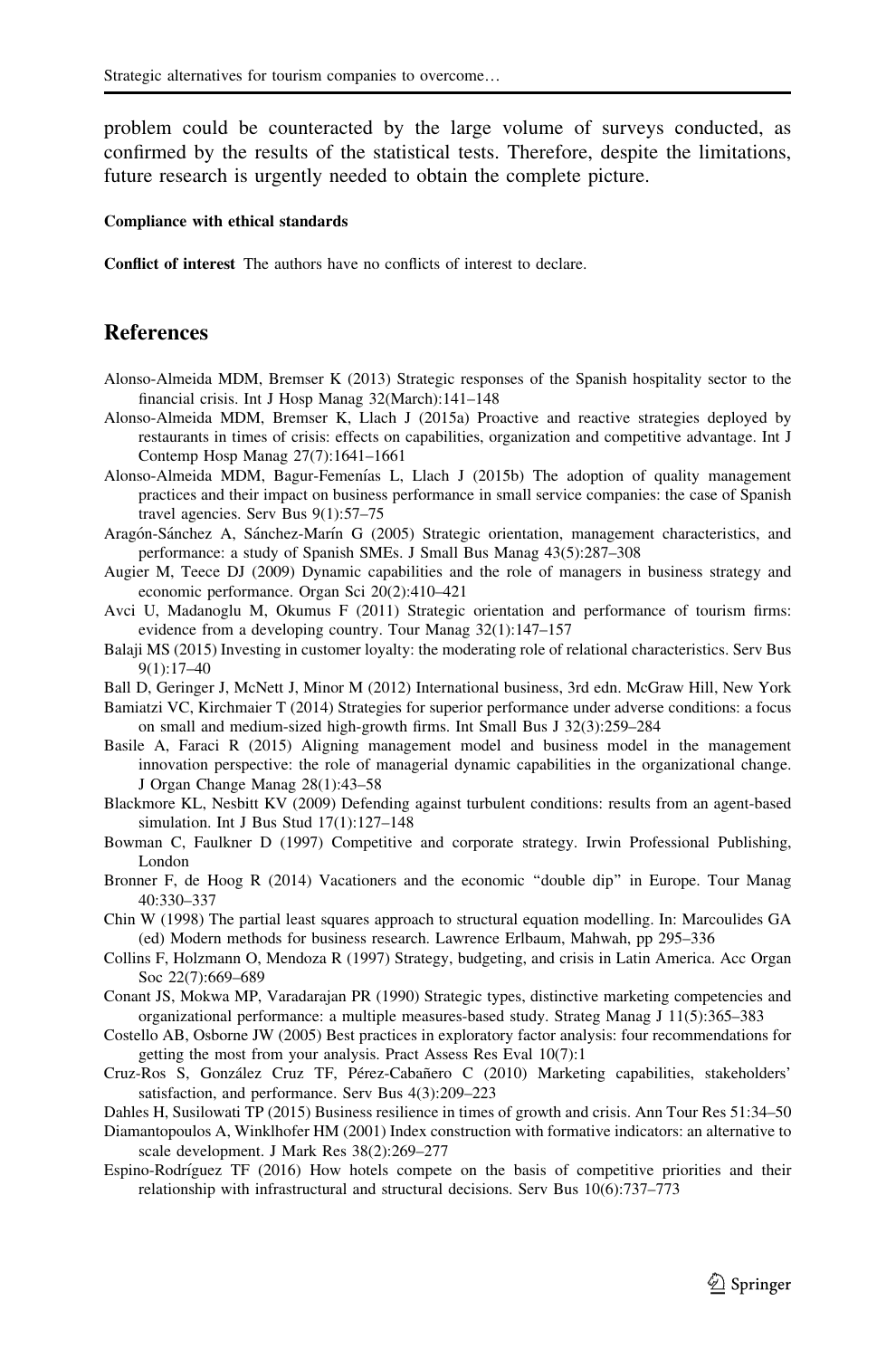- <span id="page-21-0"></span>Europäische Kommission Pressestelle (2015). Ein Neustart für Arbeitsplätze und Wachstum in Griechenland: Kommission mobilisiert 35 Mrd. Euro aus dem EU-Haushalt. [http://europa.eu/](http://europa.eu/rapid/press-release_IP-15-5373_de.htm) [rapid/press-release\\_IP-15-5373\\_de.htm.](http://europa.eu/rapid/press-release_IP-15-5373_de.htm) Accessed 15 July 2015
- Falk RF, Miller NB (1992) A primer for soft modeling. University of Akron Press, Ohio
- FEHR (2011) Los sectores de la hostelería 2011. Federación Española de Hosteleria, Madrid (Spain). <http://www.fehr.es/documentos/publicaciones/descargas/des-70.pdf>
- FEHR (2013) Los sectores de la hostelería 2013, Federación Española de Hosteleria, Madrid (Spain). [http://www.fehr.es/libreria/detalle-publicaciones.php?publicacionesID=120](http://www.fehr.es/libreria/detalle-publicaciones.php%3fpublicacionesID%3d120)
- Fornell C, Larcker DF (1981) Evaluating structural equation models with unobservable variables and measurement error. J Mark Res 18(1):39–50
- Furrer O, Tjemkes B, Henseler J (2012) A model of response strategies in strategic alliances: a PLS analysis of a circumplex structure. Long Range Plan 45:424–450
- Garrigós-Simón FJ, Marqués DP, Narangajavana Y (2005) Competitive strategies and performance in Spanish hospitality firms. Int J Contemp Hosp Manag 17(1):22–38
- Geisser S (1974) A predictive approach to the random effect model. Biometrika 61(1):101–107
- Grewal R, Tansuhaj P (2001) Building organizational capabilities for managing economic crisis: the role of market orientation and strategic flexibility. J Mark 65(2):67–80
- Henseler J, Ringle C, Sinkovics R (2009) The use of partial least squares path modeling in international marketing. In: Sinkovics R, Ghauri P (eds) Advances in international marketing. Elsevier, Oxford, pp 277–319
- Instituto Nacional de Estadística (INE) (2015) (Database): Contabilidad Nacional de España. Base 2010. [http://www.ine.es/jaxi/menu.do?type=pcaxis&path=%2Ft35/p008&file=inebase&L=0](http://www.ine.es/jaxi/menu.do%3ftype%3dpcaxis%26path%3d%252Ft35/p008%26file%3dinebase%26L%3d0)
- Jennings DF, Rajaratnam D, Lawrence FB (2003) Strategy-performance relationships in service firms: a test for equifinality. J Manag Issues 15(2):208–220
- Kline R (2005) Principles and practice of structural equation modeling, 2nd edn. Guilford, New York
- Köseoglu MA, Topaloglu C, Parnell JA, Lester DL (2013) Linkages among business strategy, uncertainty and performance in the hospitality industry: evidence from an emerging economy. Int J Hosp Manag 34:81–91
- Lane B, Yoshinaga K (1994) Niche markets for the rural world. OECD Obs 190:14–18
- Lettice F, Tschida M, Forstenlechner I (2014) Managing in an economic crisis: the role of market orientation in an international law firm. J Bus Res 67(1):2693–2700
- Liu S (2012) The relationship between strategic type and new service development competence: a study of Chinese knowledge intensive business services. Serv Bus 6(2):157–175
- McDaniel SW, Kolari JW (1987) Marketing strategy implications of the miles and snow strategic typology. J Mark 51(4):19–30
- Miles R, Snow C (1978) Unternehmensstrategien. McGraw-Hill, Hamburg
- Miles RE, Snow CC (1984) Fit, failure and the hall of fame. Calif Manag Rev 26(3):10–28
- Miles RE, Snow CC, Meyer AD, Coleman HJ (1978) Organizational strategy, structure, and process. Acad Manag Rev 3(3):546–562
- Montoro-Sánchez Á (2009) Competitive dynamics and business models in service business: a promising research subject. Serv Bus 3:311–318
- Newey LR, Zahra SA (2009) The evolving firm: how dynamic and operating capabilities interact to enable entrepreneurship. Br J Manag 20(1):81–100
- Nicolau JL, Santa-María MJ (2013) The effect of innovation on hotel market value. Int J Hosp Manag 32:71–79
- O'Regan N, Ghobadian A (2006) Perceptions of generic strategies of small and medium sized engineering and electronics manufacturers in the UK: the applicability of the Miles and Snow typology. J Manuf Technol Manag 17:603–620
- Oviedo-García MÁ, Vega-Vázquez M, Castellanos-Verdugo M (2015) CRM and RQ as key factors in retail setting services in an economic crisis context. The case of travel agencies. Serv Bus 9(4):663–685
- Parnell JA, Wright P (1993) Generic strategy and performance: an empirical test of the miles and snow typology. Br J Manag 4(1):29–36
- Pinto JC, Curto JD (2007) The organizational configuration concept as a contribution to the performance explanation: the case of the pharmaceutical industry in Portugal. Eur Manag J 25(1):60–78
- Poon A (1993) Tourism, technology and competitive strategies. C.A.B, International
- Porter ME (1985) Competitive advantage: creating and sustaining superior performance. Free Press Collier Macmillan, New York